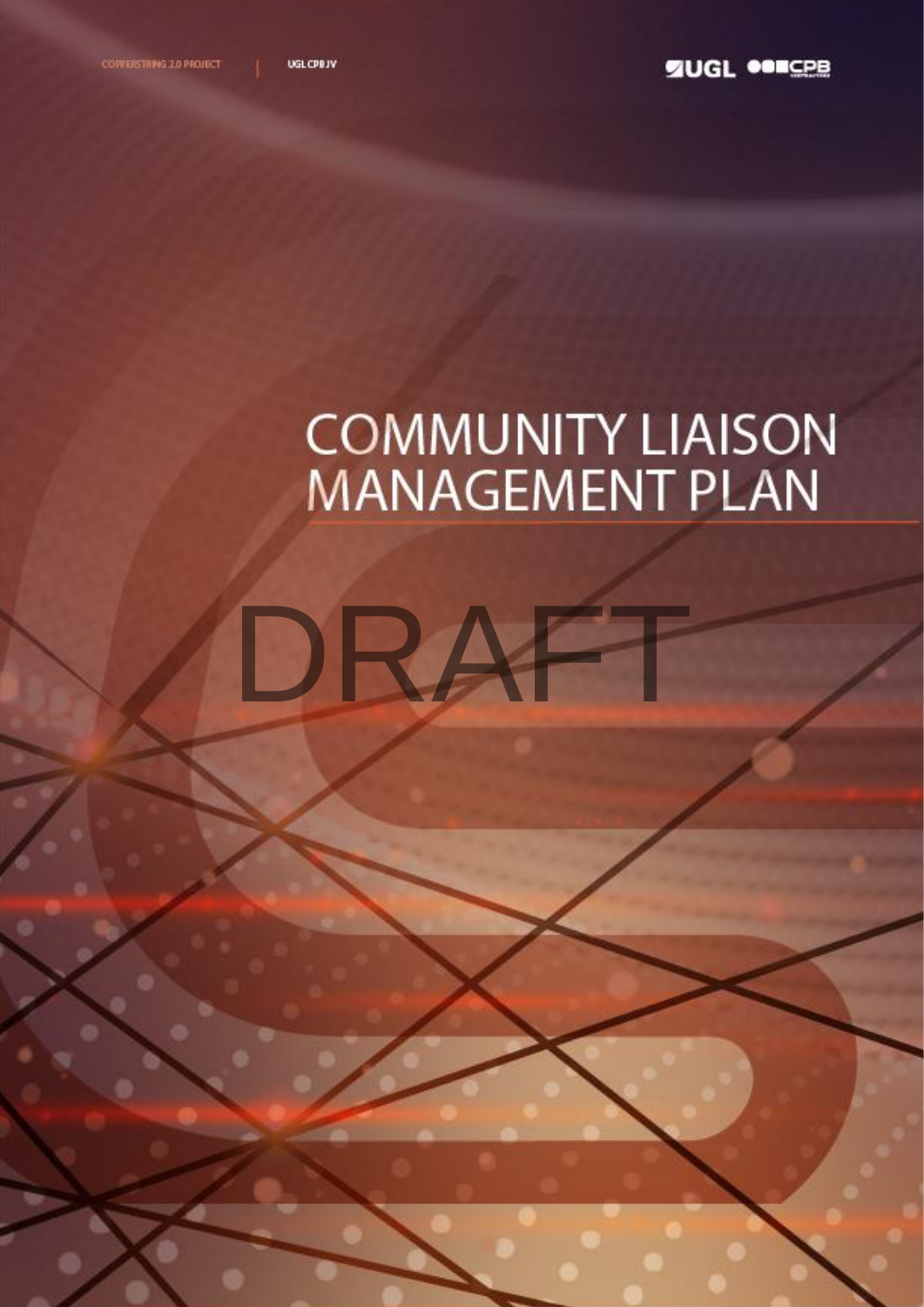# <span id="page-1-0"></span>Approvals and Reviews

# **Community Liaison Management Plan**

| Project         | CopperString 2.0       |
|-----------------|------------------------|
| <b>Client</b>   | CuString Pty Ltd       |
| Document Number | 0643-JV-PLN-SHR-0004-B |

| <b>Revision History</b> |                                   |              |                     |                       |                            |  |
|-------------------------|-----------------------------------|--------------|---------------------|-----------------------|----------------------------|--|
| Rev<br>No.              | Description of<br><b>Revision</b> | <b>By</b>    | Checked             | Approved              | <b>Date</b>                |  |
| A                       | Draft                             | Marie Dunn   | <b>Adrian Terry</b> | <b>Richard Alford</b> | 6 <sup>th</sup> April 2021 |  |
| В                       | <b>Bronze</b>                     | E. McCaughey | <b>Adrian Terry</b> | <b>Richard Alford</b> | 14 <sup>th</sup> June 2021 |  |
| С                       | Silver                            | E. McCaughey | <b>Adrian Terry</b> | <b>Richard Alford</b> | 25 <sup>th</sup> June 2021 |  |
|                         |                                   |              |                     |                       |                            |  |

This plan has been developed by UGL CPB JV to define the management objectives and practices that are to be implemented during the execution of *Contract activities. It is the private property of UGL Limited and without their consent must not be shown or given to any competitor or third parties or used by the recipient for purposes other than those for which they are issued. Any printed documents shall be considered as uncontrolled.*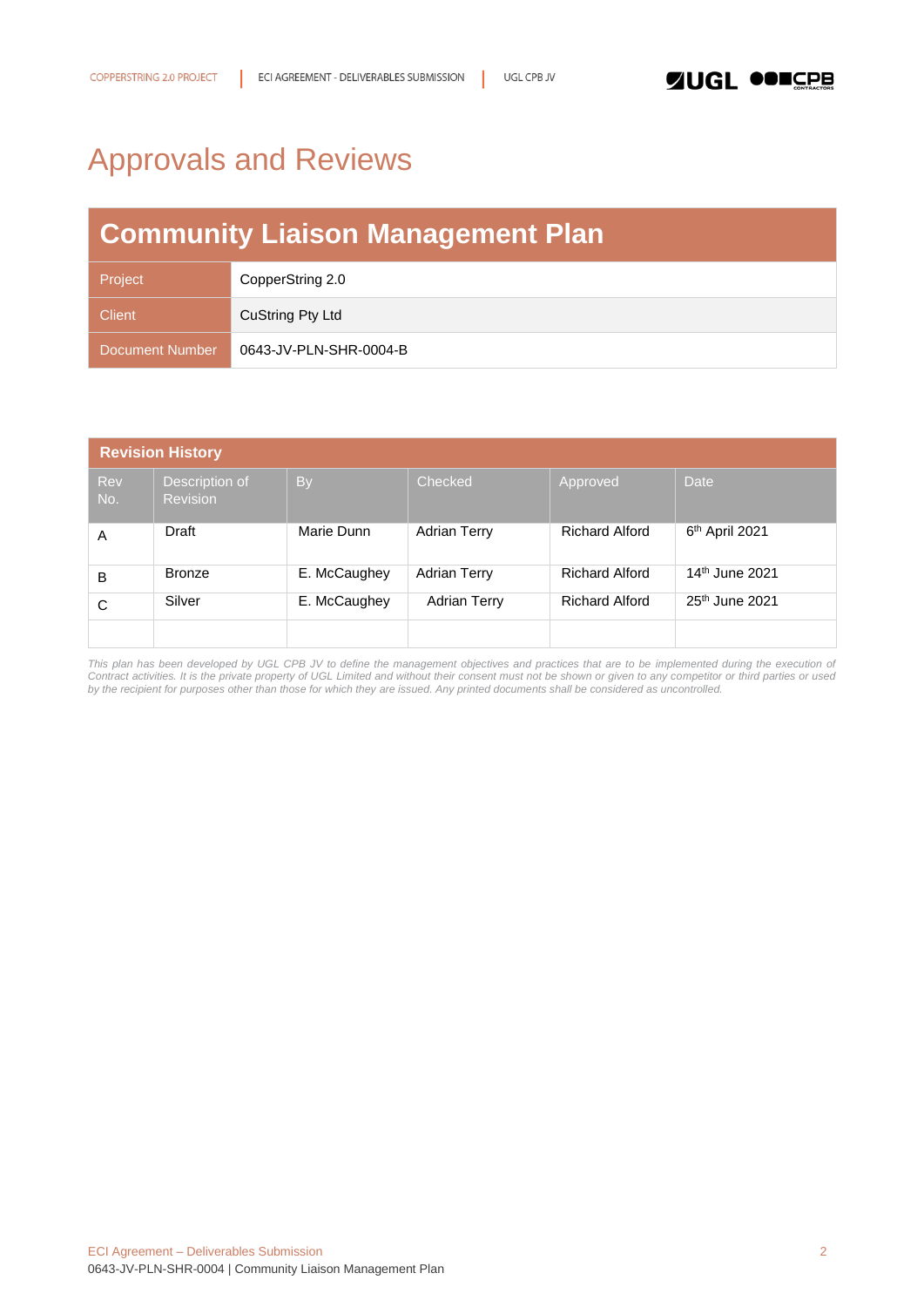# **Contents**

| $\mathbf{1}$ . |            |                  |  |  |  |
|----------------|------------|------------------|--|--|--|
|                | 1.1        |                  |  |  |  |
|                | 1.2        |                  |  |  |  |
|                | 1.3        |                  |  |  |  |
| 2.             |            |                  |  |  |  |
|                |            |                  |  |  |  |
|                | 2.1<br>2.2 |                  |  |  |  |
|                |            |                  |  |  |  |
|                | 2.3        |                  |  |  |  |
| 3.             |            |                  |  |  |  |
| 4.             |            |                  |  |  |  |
|                | 4.1        |                  |  |  |  |
|                | 4.2        |                  |  |  |  |
| 5.             |            |                  |  |  |  |
| 6.             |            |                  |  |  |  |
|                | 6.1        |                  |  |  |  |
|                | 6.2        |                  |  |  |  |
|                | 6.3        |                  |  |  |  |
|                | 6.4        |                  |  |  |  |
|                | 6.5        |                  |  |  |  |
|                |            |                  |  |  |  |
|                | 6.6        |                  |  |  |  |
|                | 6.7        |                  |  |  |  |
| 7.             |            |                  |  |  |  |
|                | 7.1        |                  |  |  |  |
|                | 7.2        |                  |  |  |  |
|                | 7.3        |                  |  |  |  |
| 8.             |            |                  |  |  |  |
|                | 8.1        |                  |  |  |  |
|                |            | 8.1.1            |  |  |  |
|                |            | 8.1.2            |  |  |  |
|                |            | 8.1.3            |  |  |  |
|                |            | 8.1.4            |  |  |  |
|                |            | 8.1.5            |  |  |  |
|                |            | 8.1.6<br>8.1.7   |  |  |  |
|                |            | 8.1.8            |  |  |  |
|                |            | 8.1.9            |  |  |  |
|                |            | 8.1.10           |  |  |  |
|                |            | 8.1.11           |  |  |  |
|                |            | 8.1.12           |  |  |  |
|                |            | 8.1.13           |  |  |  |
|                |            | 8.1.14           |  |  |  |
|                |            | 8.1.15<br>8.1.16 |  |  |  |
|                |            | 8.1.17           |  |  |  |
|                |            | 8.1.18           |  |  |  |
|                | 8.2        |                  |  |  |  |
|                |            | 8.2.1            |  |  |  |
|                |            | 8.2.2            |  |  |  |
|                |            | 8.2.3            |  |  |  |
|                |            | 8.2.4            |  |  |  |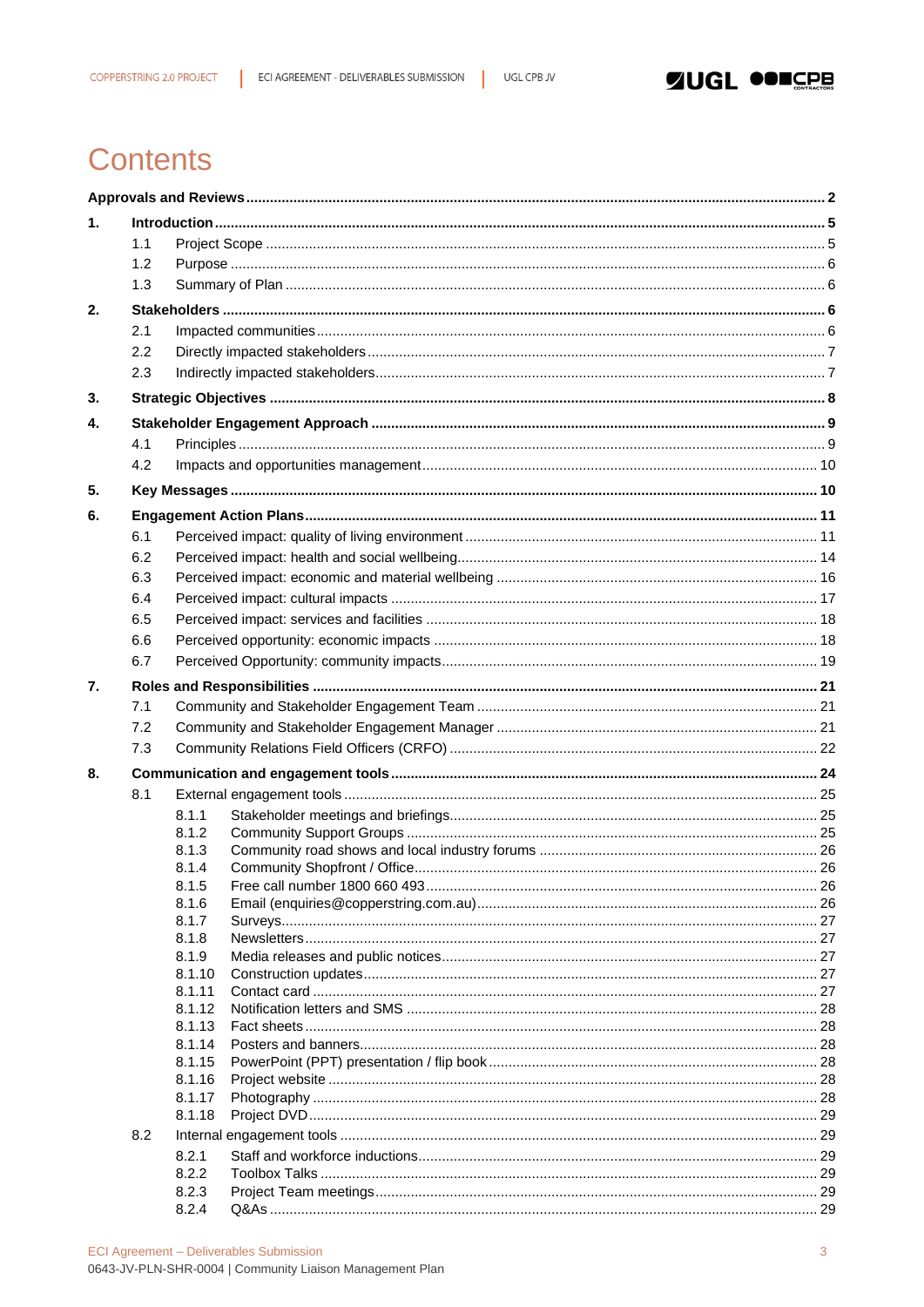

|     | 8.3 |       |  |
|-----|-----|-------|--|
|     |     |       |  |
|     |     | 8.3.2 |  |
|     |     | 8.3.3 |  |
|     |     | 8.3.4 |  |
|     |     | 8.3.5 |  |
| 9.  |     |       |  |
|     | 9.1 |       |  |
| 10. |     |       |  |
|     |     |       |  |
|     |     |       |  |

# **Appendices**

Appendix A Abbreviations, Acronyms and Definitions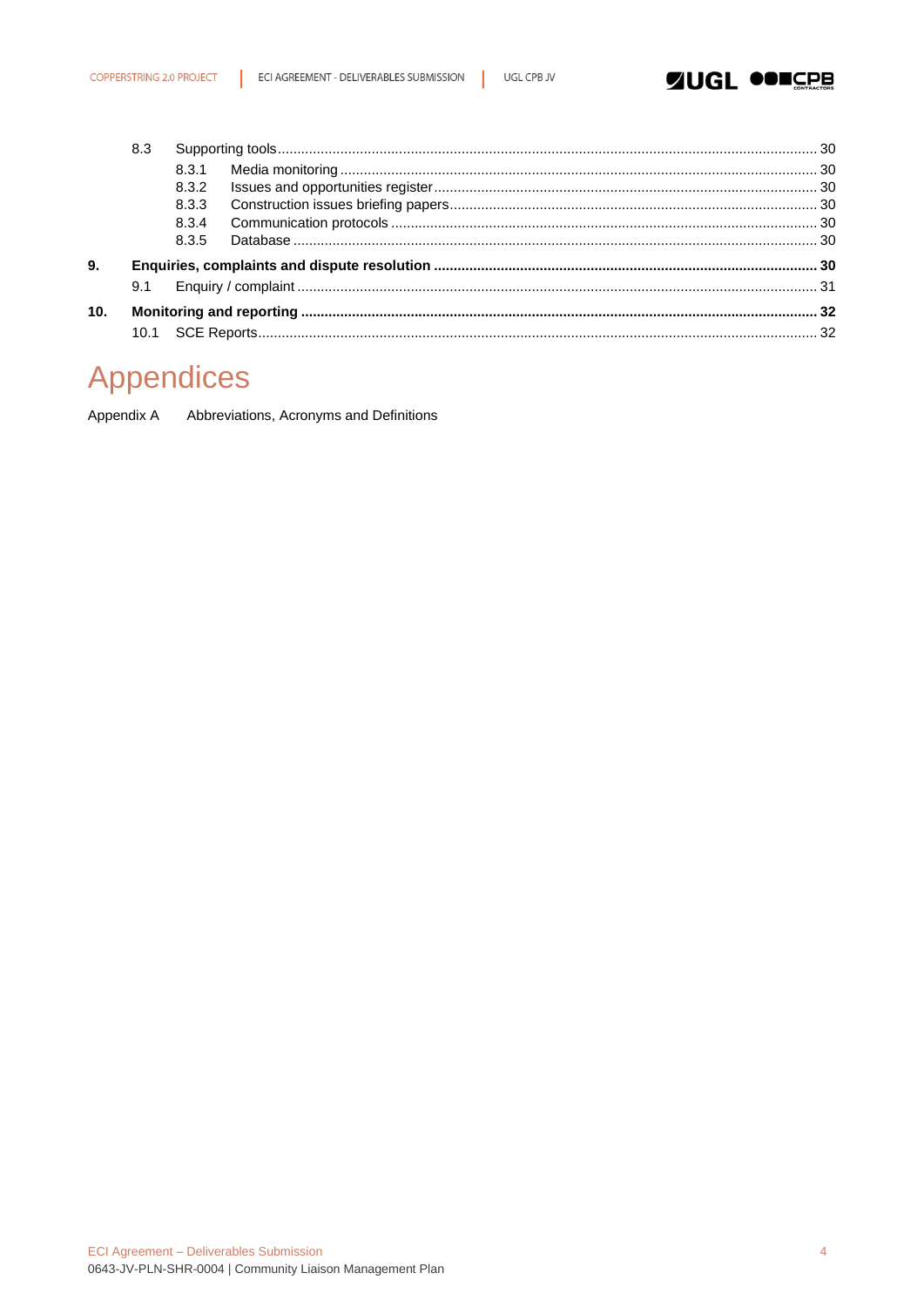# <span id="page-4-0"></span>**1. Introduction**

The purpose of the CopperString 2.0 project is to connect the North-West Minerals Provence (NWMP) of Queensland to the National Electricity Grid. This will not only allow existing loads in the Mt Isa and Cloncurry areas to be fed from the National Electricity Market NEM, but also provide access to new mining loads and opportunity for connection of renewable generation.

### <span id="page-4-1"></span>**1.1 Project Scope**

The CopperString 2.0 Project (the Project) is an extra high voltage transmission system intended to connect the North-West Power System (NWPS) near Cloncurry and Mount Isa to the Powerlink network and National Electricity Market (NEM) at Woodstock. Figure 1 below provides an overview of the Project.

*Figure 1: CopperString 2.0 Project – Proposed Transmission Lines*



CopperString 2.0 will connect into the existing Powerlink 275kV lines at Mulgrave (77 kms south of Townsville) and extend some 1100km to Mt Isa via Hughenden and Cloncurry.

At Woodstock, Powerlink will provide a 275kV switching station (Mulgrave) that will cut into the existing double circuit 275kV lines between Ross and Strathmore. The Mulgrave switching station will be located adjacent to the CopperString 2.0 275/330kV substation (Woodstock).

A double circuit 330kV line (approximately 330km) will then run west to the Hughenden area where a new 330kV switching station (Flinders) will provide reactive power support for the system and a connection point for the Mount James substation approximately 80km North. The Mount James substation services the renewable generation area around Kennedy enabling zone development.

The 330kV double circuit line (approximately 400kms) will then extend to Cloncurry where a new 330/220kV substation (Dajarra Rd) will be constructed. This substation will again provide reactive power support to the system as well as allow connection at 220kV to the following:

- The existing Energy Queensland 220kV system at Cloncurry;
- A new 220kV southern spur to Mount Dore and Woodya; and
- A new 220kV line connecting Mt Isa.

The new 220kV line to Mt Isa (approximately 100kms) will complete the connection to the NWMP where a new 220/132kV substation (Mt Isa) will provide connection to the existing system.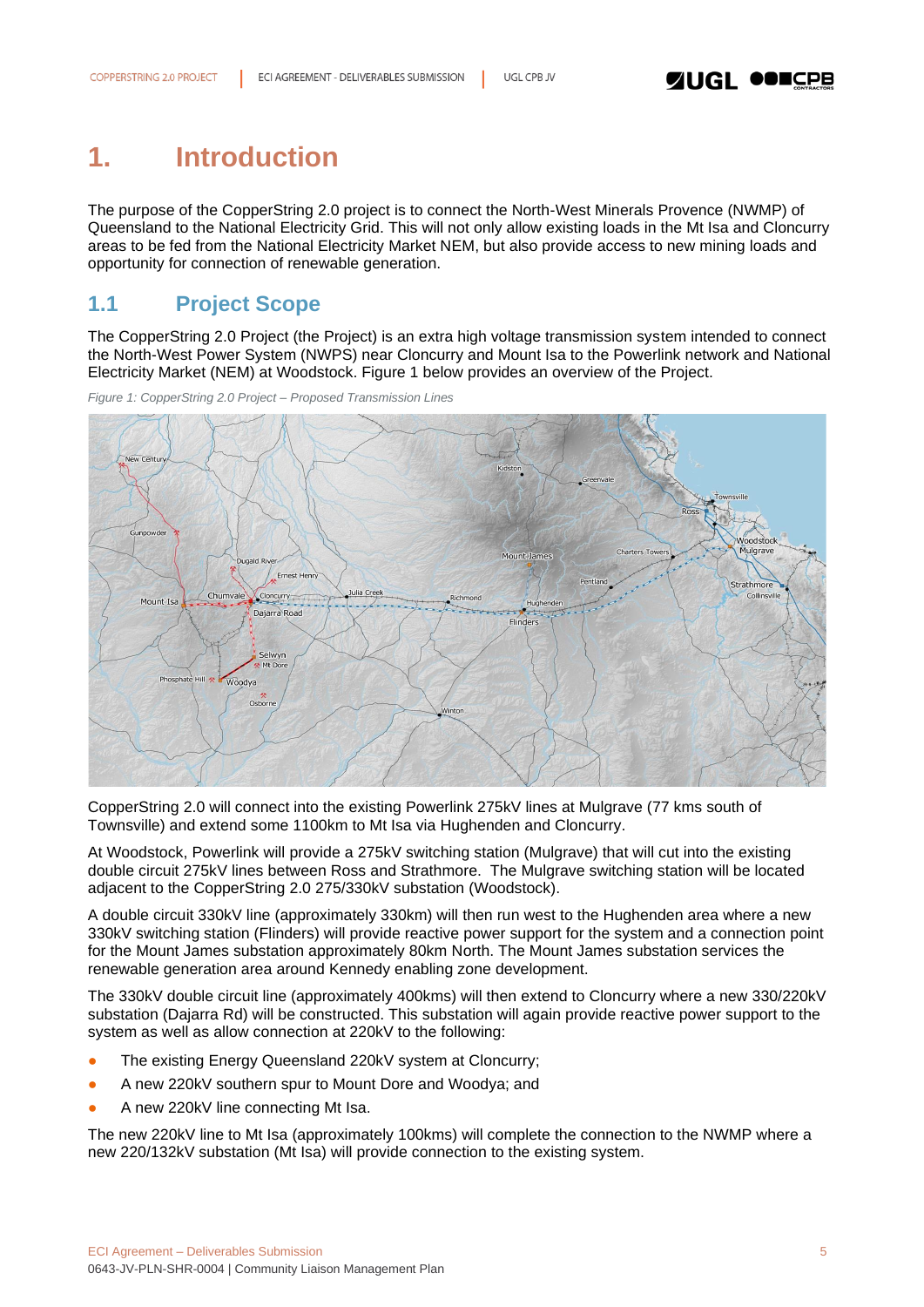

The southern spur will consist of a new 220kV line (approximately 110kms) to a new 220/132kV substation (Selwyn). A further double circuit 132kV will run from Selwyn and connect in to Woodya (50kms). Woodya is a new 132kV switching substation servicing the Phosphate Hill area and other local loads.

Selwyn 220/132kV substation will provide 132kV feeds for loads in the Mt Dore area.

Refer to drawing 3200-0643-DP1-DWG-001 "CopperString 2.0 Overall System Single Line Diagram Initial Arrangement" for further details

### <span id="page-5-0"></span>**1.2 Purpose**

This Community Liaison Management Plan (CLP) was developed for the CopperString 2.0 Project (the Project) and provides a framework that will guide implementation of the action plans during the delivery phase of the project (refer Appendix 1).

This plan identifies the issues and impacts of project delivery and describes how the CSE team will provide communication and engagement support to manage and mitigate these issues to an agreed and acceptable level and ensure stakeholder support for the project. It will be updated to reflect and incorporate actions that relate to the findings and recommendations from the Environmental Impact Statement (EIS), Social Impact Assessment (SIA) and Social Impact Management Plan (SIMP).

Ongoing monitoring and reporting mechanisms are detailed in this plan to capture and reflect stakeholder feedback, including changes in the nature of stakeholders' expectations and / or the social and environmental impacts and opportunities generated by the Project.

In addition to complying with statutory requirements, the plan actively facilitates input from stakeholders and the community to achieve socially and environmentally responsible outcomes for the various groups and individuals who are directly and indirectly impacted by the Project. It has been designed to ensure stakeholders are provided with accurate and detailed information and given opportunities to participate in the Project through ongoing engagement.

### <span id="page-5-1"></span>**1.3 Summary of Plan**

The CLP Plan will guide engagement with stakeholders during construction of the Project. The plan will act as a key mechanism to foster dialogue with communities and stakeholders and manage and monitor potential social impacts and opportunities of the Project.

The Plan includes:

- Identification of key stakeholders
- Key messages
- Engagement methods and activities
- Complaints management procedure.

# <span id="page-5-2"></span>**2. Stakeholders**

### <span id="page-5-3"></span>**2.1 Impacted communities**

The Project easement runs parallel to the following towns between Woodstock and Mount Isa:

- Woodstock / South Townsville
- **Charters Towers**
- **Pentland**
- Hughenden
- **Richmond**
- Julia Creek
- **Cloncurry**
- Mt Isa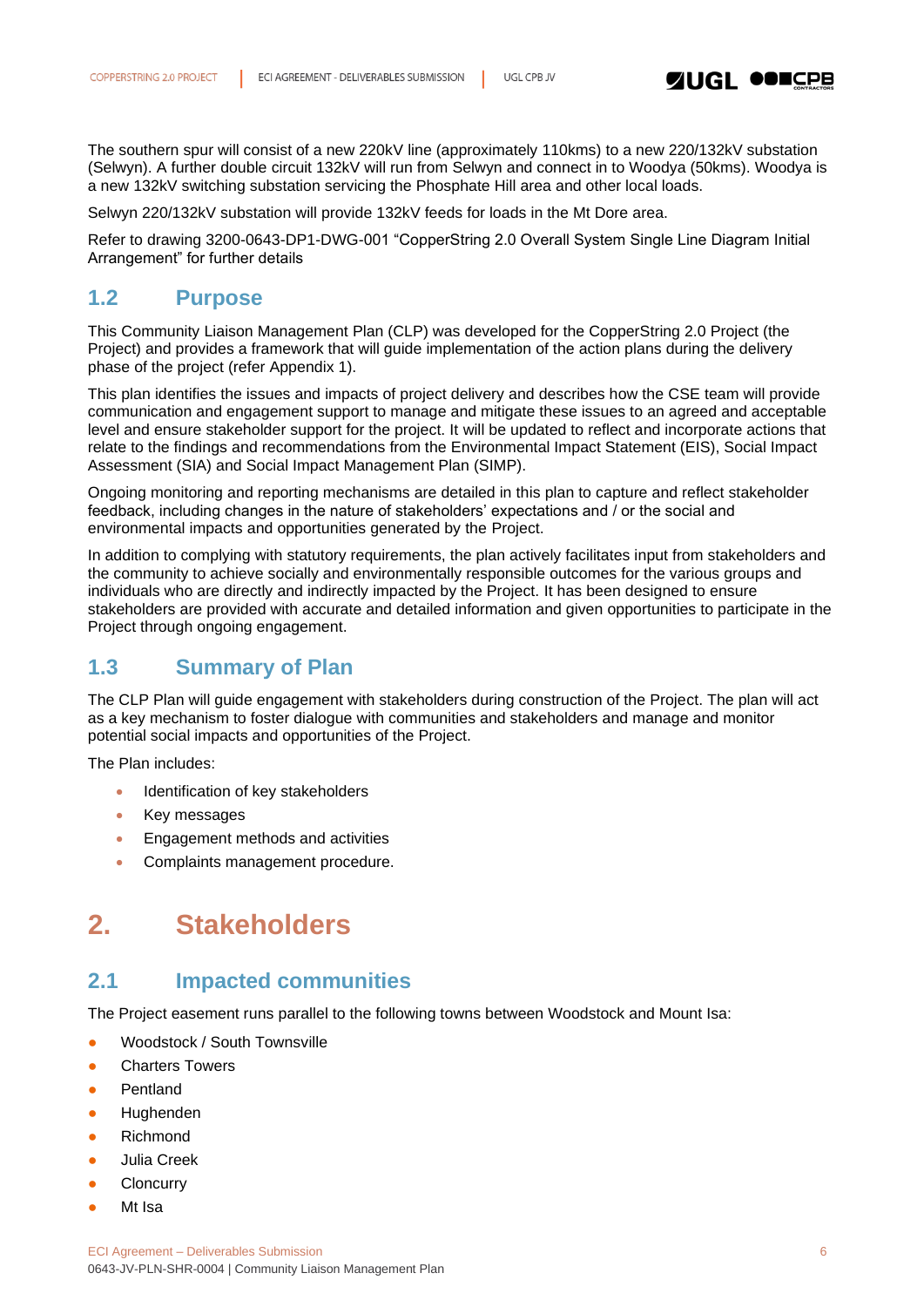### **Selwyn**

Stakeholders were identified during EIS phase and a stakeholder database established to provide records of contact with different stakeholders. All contact and communications will continue to be recorded in the database throughout project delivery to ensure a cohesive approach to engagement with the different stakeholder groups.

Directly impacted stakeholders (landholders and Indigenous groups) are a priority, as outlined in section 2.2 below.

All communication activities (see section 5 for action plans) will be specifically designed and delivered to relevant stakeholder groups as the project progresses.

All ongoing construction impacts and activities, such as workforce accommodation sites and transport movements, will be advised to stakeholders prior to commencement and regular updates will be provided via newsletters and other necessary communication tools.

### <span id="page-6-0"></span>**2.2 Directly impacted stakeholders**

Within the impacted communities, CopperString has identified directly impacted landholders and Traditional Owner groups as a priority.

Negotiations have commenced with landholders with regard to the conditions of land access and compensation under the terms of *Acquisition of Land Act 1967 (Qld)*.

Landholders will be directly compensated for the impact of the easement crossing their property and any potential impact on day-to-day activity and property values.

CopperString is currently in negotiations with landholders to reduce potential impacts through modifications of the easement. Examples include:

- Relocating the easement as far away from homesteads and stock yards within the Project constraints
- Re-establishment of impacted infrastructure such as dams, stockyards, fences
- Provision of stock and farm equipment crossings
- Determining location of the laydown areas and concrete batching plants to reduce the potential impacts.

Negotiations have commenced with Traditional Owners with regard to cultural heritage management and Indigenous Land Access Agreements under the terms of the *Native Title Act 1993* (Cwth) and *Aboriginal Cultural Heritage Act 2003* (Qld).

Other stakeholder groups include:

- Social infrastructure services
- Network users, including the foundation customers and identified renewable energy generators
- Government agencies, including federal, state and local government
- Local government representatives
- Business and regional economic development representatives
- **Emergency and health Services.**

### <span id="page-6-1"></span>**2.3 Indirectly impacted stakeholders**

Other stakeholders who are not directly impacted by construction or operation (but may be influenced by or have influence over the Project and its outcomes) have been categorised as secondary and tertiary stakeholders and include:

Secondary stakeholders:

- Communities (along the preferred alignment)
- Workforce
- Subcontractors of goods and services.

Tertiary stakeholders: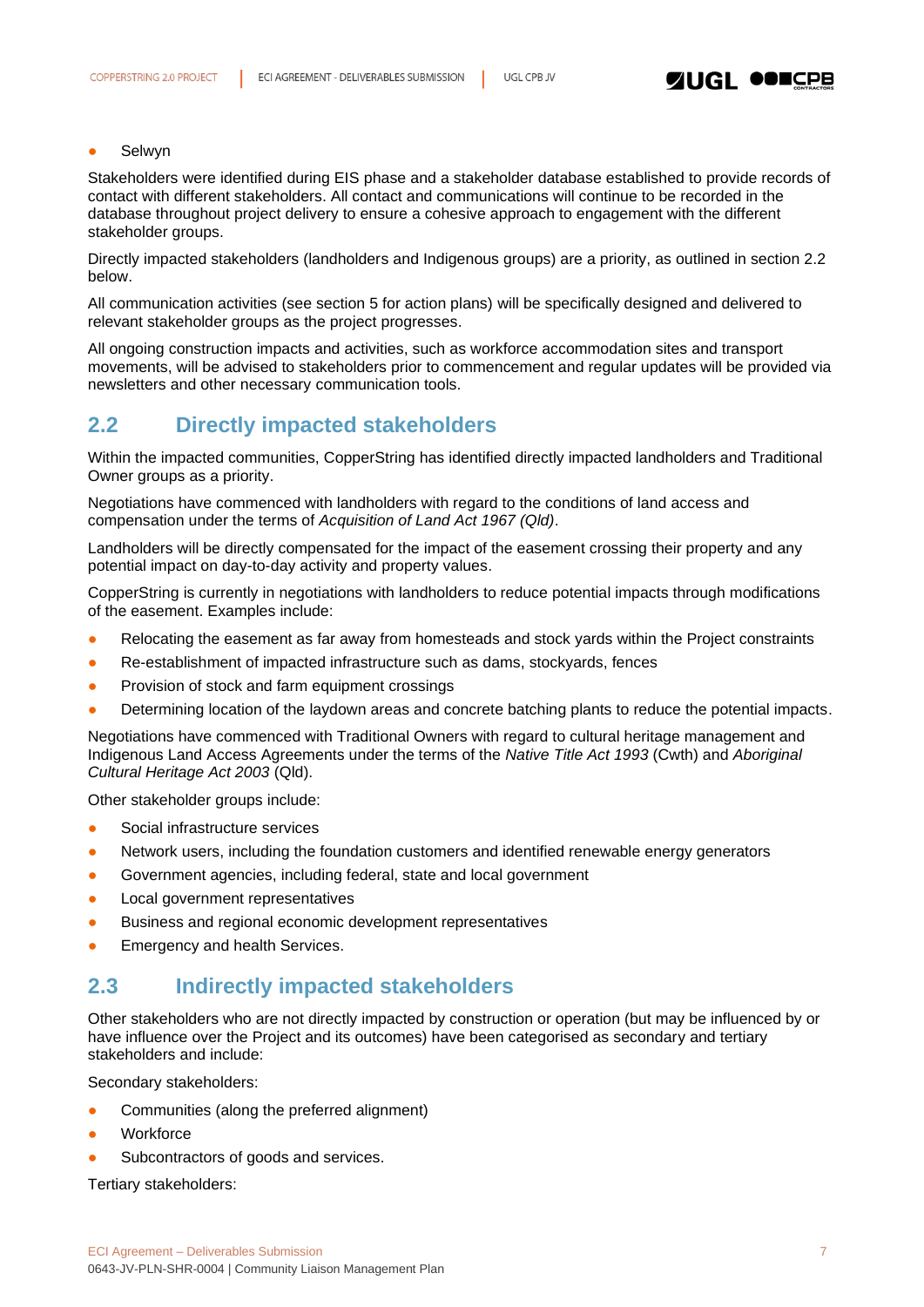### **ZUGL OOILER**

- **•** General interest parties
- **•** Employment and training organisations
- Regional development and business interests
- Local business and organisations (Indigenous and non-Indigenous)
- Skilled and unskilled workers (Indigenous and non-Indigenous)
- Unions
- State and Federal elected representatives
- Commonwealth and State governments
- Regional government departmental officers (eg. Department of Transport and Main Roads and Queensland Police Service)
- Infrastructure providers (eg. Queensland Rail and Telstra Corporation)
- Existing power station owners in the region
- Community / development and environmental and groups (interested in the project)
- Agricultural interest / representative groups
- Potential renewable energy providers
- Potential customers that may require electricity supply from the project
- **•** Industry bodies
- **•** Applicants for connection
- <span id="page-7-0"></span>● Local, regional, business and national media.

# **3. Strategic Objectives**

Strategic objectives and targets for the Project are detailed below.

| <b>Objectives</b>                                                                                                                                                                                                                                                                                                                                                                                                           | <b>Targets</b>                                                                                                                                                                                                                                                                                                |
|-----------------------------------------------------------------------------------------------------------------------------------------------------------------------------------------------------------------------------------------------------------------------------------------------------------------------------------------------------------------------------------------------------------------------------|---------------------------------------------------------------------------------------------------------------------------------------------------------------------------------------------------------------------------------------------------------------------------------------------------------------|
| Achieve stakeholder satisfaction:<br>Engender acceptance and ultimately support<br>for the Project among stakeholders and the<br>community<br>Provide quality engagement and genuine<br>opportunities for feedback<br>Design and construct the Project with<br>stakeholders in mind, in particular<br>landholders along the Project corridor, to<br>ensure social impacts are minimised and<br>opportunities are maximised. | At least 90% of stakeholders (eg. local landholder, local<br>community, local council) are satisfied with:<br>Project information (eg. was informative, adequate and up-to-<br>date)<br>Opportunities and channels for feedback<br>Social impact management activities<br>Enhanced social opportunities.<br>۰ |
| Provide consistent and effective stakeholder<br>responses:<br>Respond to stakeholders and the local<br>community<br>Manage issues effectively and in a timely<br>manner and to the satisfaction of<br>stakeholders<br>Identify potential stakeholders and<br>$\bullet$<br>community issues early and implement<br>appropriate mitigation strategies.                                                                        | 75% of stakeholders are satisfied with the Project's response<br>to and management of issues (eg. timely, immediate when<br>necessary, feedback provided to close-out issues)<br>Response is in line with the protocol for complaints, enquiries<br>and dispute management.                                   |
| Leverage positive media coverage:                                                                                                                                                                                                                                                                                                                                                                                           | 80% positive media coverage in local and state media outlets<br>۰<br>including newspapers, radio and television                                                                                                                                                                                               |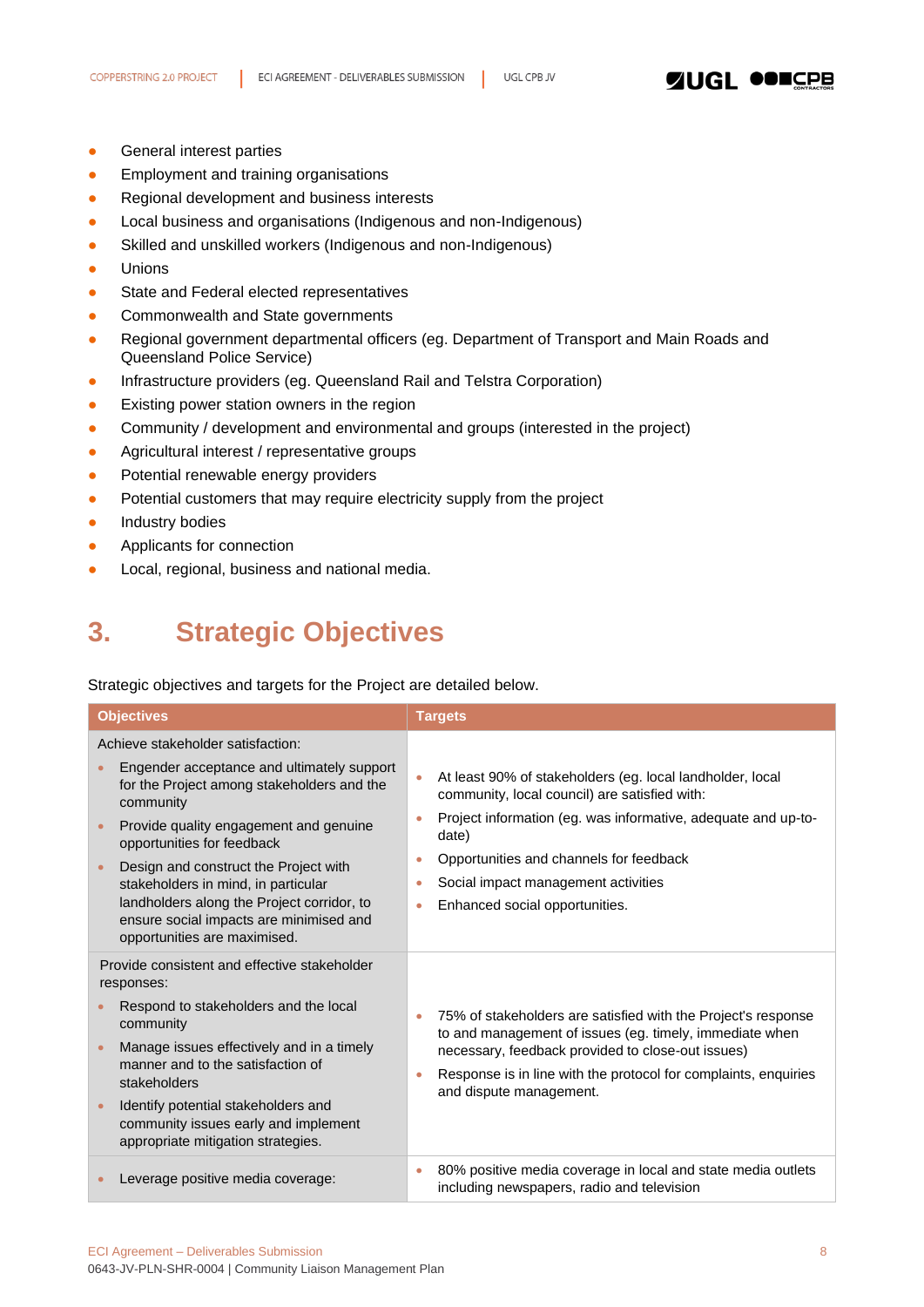

| $\bullet$ | Positively position the Project and enhance<br>the reputation of CopperString and the<br>Project's partners | Media seeks opportunities for interviews, tours and<br>information. |
|-----------|-------------------------------------------------------------------------------------------------------------|---------------------------------------------------------------------|
|           | Actively promote and inform the local<br>community                                                          |                                                                     |
|           | Actively seek positive media opportunities.                                                                 |                                                                     |

# <span id="page-8-0"></span>**4. Stakeholder Engagement Approach**

The overarching approach to stakeholder engagement operates at three levels:

| <b>Engagement level</b> | <b>Description</b>                                                                                                                                                                                                                                                                                                   |
|-------------------------|----------------------------------------------------------------------------------------------------------------------------------------------------------------------------------------------------------------------------------------------------------------------------------------------------------------------|
|                         | Keep stakeholders and the community informed and up-to-date of construction activities,<br>methods, milestones, progress and changes                                                                                                                                                                                 |
| Information             | Manage social impacts by providing sufficient, accurate information with adequate notice<br>$\bullet$                                                                                                                                                                                                                |
|                         | Raise awareness of stakeholder and community benefits<br>$\bullet$                                                                                                                                                                                                                                                   |
|                         | Invite participation in planning of impact mitigation and optimisation of opportunities.<br>$\bullet$                                                                                                                                                                                                                |
| Consultation            | Promote two-way communication channels and encourage input and feedback<br>$\bullet$<br>Seek comments from directly and indirectly impacted stakeholders and communities<br>$\bullet$<br>Obtain suggestions to minimise impacts during construction<br>$\bullet$<br>Seek solutions to community issues.<br>$\bullet$ |
|                         | Collaborate with Traditional Owners on cultural heritage issues affecting corridor locations<br>$\bullet$<br>and road projects and indigenous opportunities                                                                                                                                                          |
|                         | Understand stakeholder expectations and negotiate refinements for impact mitigation<br>$\bullet$                                                                                                                                                                                                                     |
| Active participation    | Partner with local government, business, community groups and stakeholders to make<br>$\bullet$<br>the most of Project benefits for local business participation, employment, training and<br>support for community facilities                                                                                       |
|                         | Work with stakeholders to agree meaningful community investment from the Community<br>$\bullet$<br>Investment Fund.                                                                                                                                                                                                  |

### <span id="page-8-1"></span>**4.1 Principles**

The following key principles apply to CopperString's approach to stakeholder management.

| <b>Principle</b>                              | <b>Principle in Action</b>                                                                                                                                                                                                                               |
|-----------------------------------------------|----------------------------------------------------------------------------------------------------------------------------------------------------------------------------------------------------------------------------------------------------------|
| 'No surprises'<br>approach                    | Keep stakeholders and the community informed and up to date about the project.<br>Manage stakeholder and community expectations.<br>Minimise community impacts by providing sufficient information with adequate notice<br>Manage and anticipate issues. |
| Respect individual<br>and community<br>values | Social impacts and opportunities are understood and the Project team upholds individual and<br>community values within each local area.                                                                                                                  |
| A readily available<br>Project team           | The Project team is appropriately resourced with SCE personnel that are accessible through<br>a variety of communication channels (in-person, electronic, print).                                                                                        |
| Treat all people fairly                       | People are treated fairly with a relationship-driven approach based on honesty, empathy and<br>transparency, and a commitment to building trust.                                                                                                         |
| Personal targeted<br>communication            | Communication is proactive, well planned, targeted and timely, with technical descriptions<br>provided in everyday English.                                                                                                                              |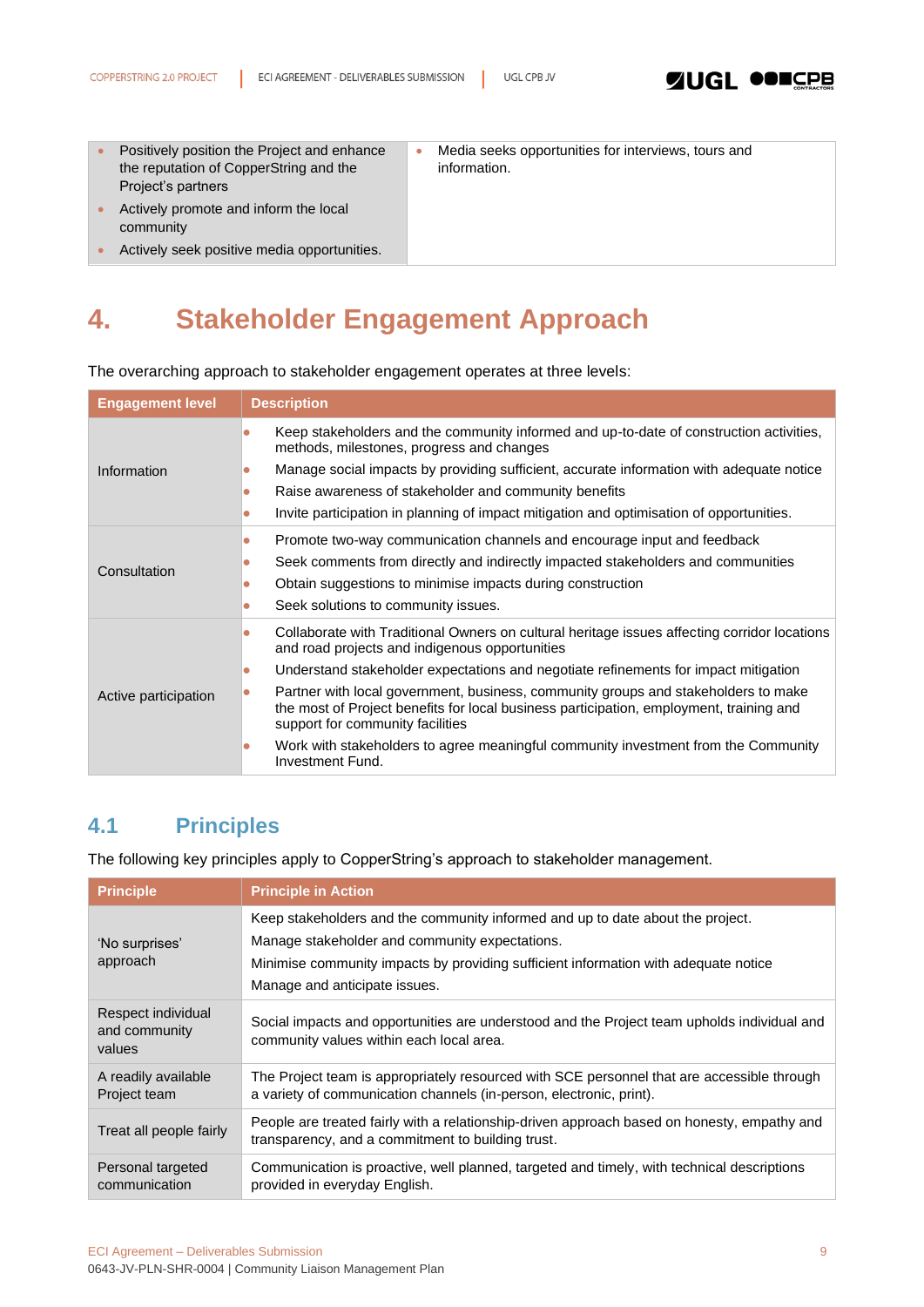Written and verbal communication is clear, simple, informative and respectful of the needs of the audience.

Promote two-way communication channels and encourage input and feedback.

### <span id="page-9-0"></span>**4.2 Impacts and opportunities management**

The SIA found the time required by landholders to engage with CuString for land access negotiation, and the construction of the Project has the potential to result in feelings of stress, anxiety, and frustration for some landholders, particularly those who do not wish to host Project infrastructure. These emotions may continue through to and during the construction of the Project.

SIA consultation also found that many landholders reported low levels of stress and frustration associated with the Project. The generally high level of community and landholder acceptance of the Project is likely to be a product of the long period of Project development, and the large size of properties, where there is often considerable distance between the residences and the corridor selection. However, it is recognised that there are differing views on hosting Project infrastructure.

The SIA also identified potential concerns regarding Project impacts on:

- Perceived road safety
- Community safety (eg. social integration in smaller communities such as Julia Creek, Richmond and Hughenden)
- Health and emergency services
- Quality of the living and working environment due to a decrease in amenity
- Competition for labour.

Landholders also raised potential impacts during SIA consultation which included:

- Potential health impacts associated with electro-magnetic fields
- Project infrastructure would generate a hazard for helimustering, with helicopters flying at low altitudes, and the general operation of aircraft.

Consultation also identified a range of perceived stakeholder benefits and these included:

- Regional economic benefits
- **•** Increased employment opportunities
- Increased business opportunities
- <span id="page-9-1"></span>Opportunities for short-term accommodation providers.

# **5. Key Messages**

Key messages are broad themes supported by information, facts, examples and anecdotes that are appropriate to the communication audience. They include:

- Overarching Project key messages for construction describing who CuString is, what the Project brings to local and regional stakeholders and the team's approach during construction
- Issue specific messages describing CopperString's understanding of the social or environmental impact or opportunity, its management approach and how stakeholders can engage further with the Project team.

Key messages help guide all communication materials prepared during the life of the Project (ie. newsletters, fact sheets, website, advertisements, media releases, display posters and so on).

They will also ensure consistent themes are communicated by the team in meetings and conversations with stakeholders.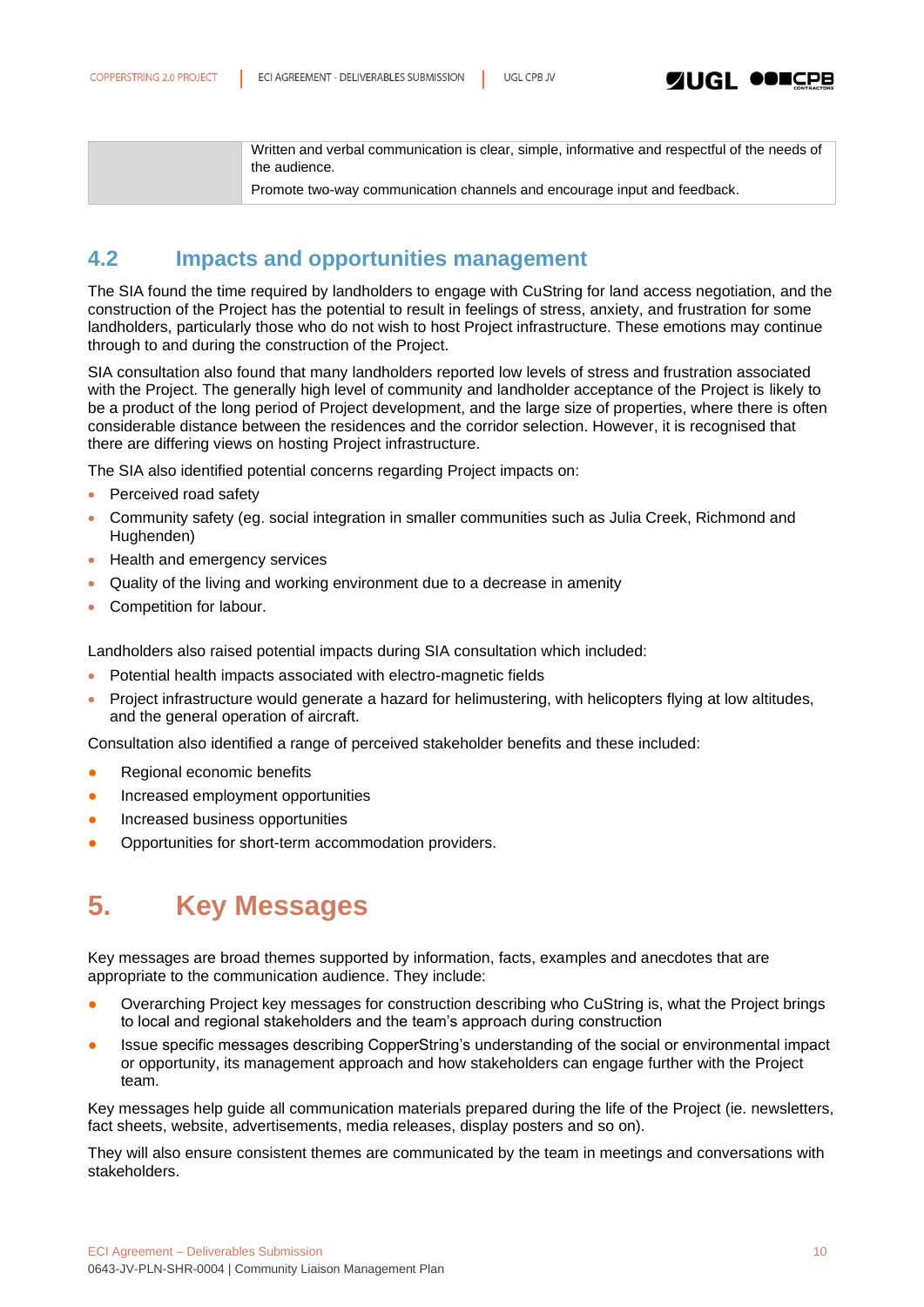# <span id="page-10-0"></span>**6. Engagement Action Plans**

Engaging with stakeholders to ensure they are well-informed and have opportunities for input will help maximise opportunities and minimise negative Project impacts.

The following engagement action plans have been designed to support the management of social impacts through ongoing consultation and communication with CopperString's key stakeholders.

### <span id="page-10-1"></span>**6.1 Perceived impact: quality of living environment**

| <b>Quality of Living Environment - Action Plan 1</b> |                                                                                                                                                                                                                             |  |  |
|------------------------------------------------------|-----------------------------------------------------------------------------------------------------------------------------------------------------------------------------------------------------------------------------|--|--|
|                                                      | Decrease in the quality of the living environment                                                                                                                                                                           |  |  |
| Stakeholder concern                                  | includes dust, noise, vibration, artificial light and change in visual amenity.                                                                                                                                             |  |  |
|                                                      | Landholders<br>$\bullet$                                                                                                                                                                                                    |  |  |
| Stakeholders                                         | <b>Traditional Owners</b><br>0                                                                                                                                                                                              |  |  |
|                                                      | Community<br>$\bullet$                                                                                                                                                                                                      |  |  |
|                                                      | Construction workforce.<br>$\bullet$                                                                                                                                                                                        |  |  |
| Responsibilities                                     | Community & Stakeholder Engagement Manager (CSEM)<br>$\bullet$                                                                                                                                                              |  |  |
|                                                      | Community Relations Field Officer (CRFOs).<br>$\bullet$                                                                                                                                                                     |  |  |
|                                                      | Ensure commitments made in Individual Landholder Compensation Packages are upheld<br>$\bullet$<br>by:                                                                                                                       |  |  |
|                                                      | Acting as the community and landholder interface post negotiation of the land<br>access agreements                                                                                                                          |  |  |
|                                                      | Managing the collection and storage of all pertinent information on current and<br>historic landholder engagement activities in a stakeholder database which is<br>updated following every landholder contact or discussion |  |  |
|                                                      | Collecting daily movement reports from all field staff and reviewing and liaising with<br>construction team regarding all identified issues                                                                                 |  |  |
|                                                      | Liaising with landholders regarding all identified issues to ensure satisfactory<br>mitigation measures are in place or and suitable outcomes are achieved                                                                  |  |  |
|                                                      | Ensuring all construction workers understand the process for recording daily<br>movements, identifying issues and passing them to the CSEM as set out in the field<br>staff induction manual and communicated at inductions |  |  |
|                                                      | Facilitate communication between landholders and construction team including:<br>$\bullet$                                                                                                                                  |  |  |
| <b>Strategies</b>                                    | Raising awareness of and monitoring / reporting on workforce compliance with Code<br>of Conduct, Environmental Management, Safety Management plans                                                                          |  |  |
|                                                      | Providing early notification to landholders of construction activities                                                                                                                                                      |  |  |
|                                                      | Facilitate communication between Traditional Owners and construction team including:<br>$\bullet$                                                                                                                           |  |  |
|                                                      | Raising awareness of and monitoring / reporting on workforce compliance with Code<br>of Conduct, Environmental Management, OH&S and Safety Management plans                                                                 |  |  |
|                                                      | Providing early notification to Traditional Owners of construction activities.                                                                                                                                              |  |  |
|                                                      | Facilitate communication between community and construction team including:<br>$\bullet$                                                                                                                                    |  |  |
|                                                      | Raising awareness of and monitoring / reporting on workforce compliance with Code<br>of Conduct, Environmental Management, OH&S and Safety Management plans                                                                 |  |  |
|                                                      | Providing early notification to community of construction activities -Providing<br>interface between community and construction workforce through Community<br>Relations team.                                              |  |  |
|                                                      | Develop, implement, review and refine the processes described in the Enquiries,<br>$\bullet$<br>Complaints and Dispute Management process including:                                                                        |  |  |
|                                                      | Communicating to landholders and community the range of ways available to record<br>their issues and/or enquiries                                                                                                           |  |  |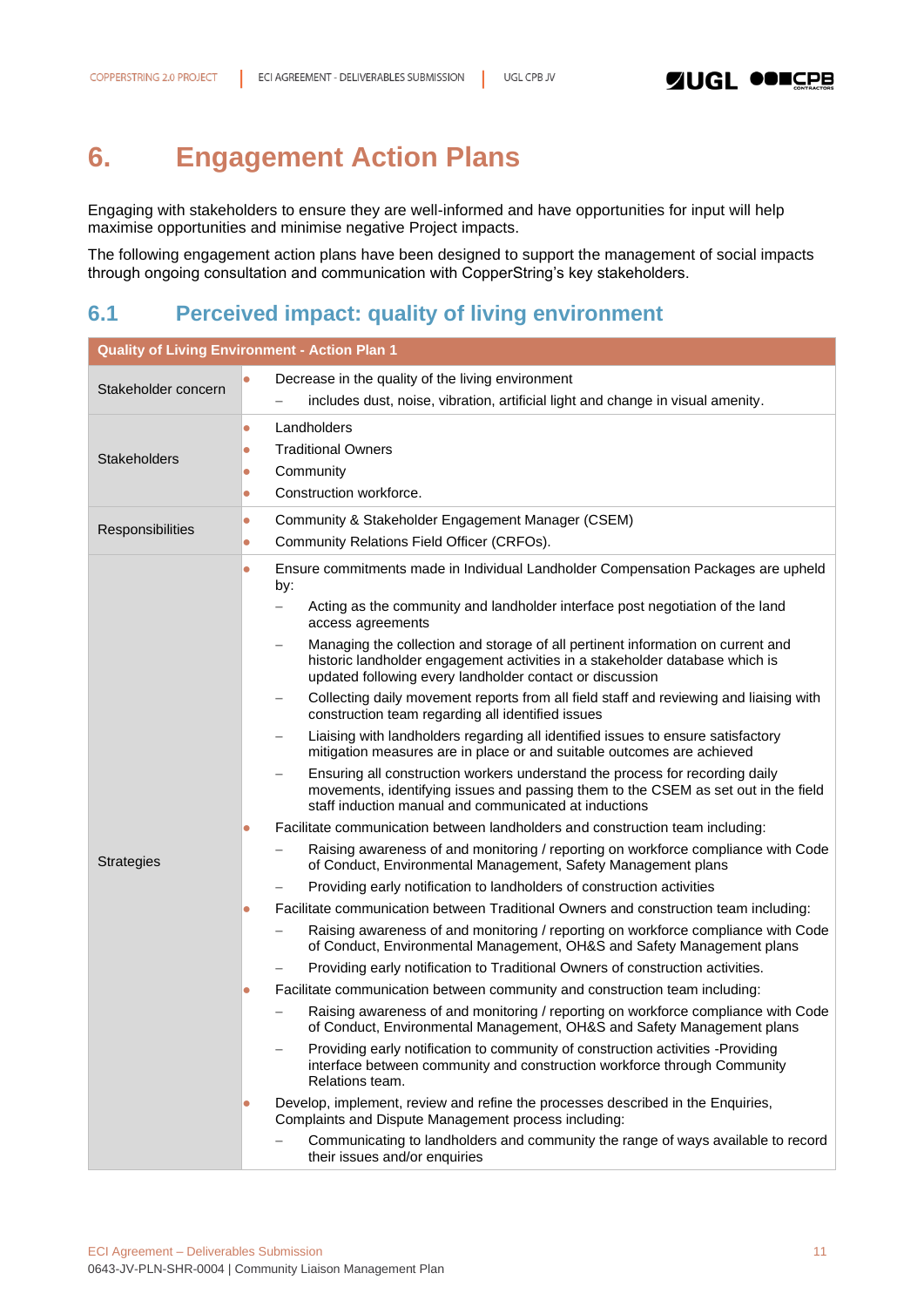

|                      | Communicating to stakeholders the outcomes of all enquiries and complaints,<br>(including the number, type and resolution) through the range of communication<br>tools available including newsletters, social media and stakeholder meetings. |                 |  |  |
|----------------------|------------------------------------------------------------------------------------------------------------------------------------------------------------------------------------------------------------------------------------------------|-----------------|--|--|
|                      | Landholder and Traditional Owner meetings                                                                                                                                                                                                      | Monthly         |  |  |
|                      | Construction updates for landholders, Traditional Owners and community                                                                                                                                                                         | Weekly          |  |  |
|                      | Web hosted database of all stakeholder contacts                                                                                                                                                                                                | Ongoing updates |  |  |
|                      | Staff and workforce inductions                                                                                                                                                                                                                 | Weekly          |  |  |
|                      | Tool box meetings                                                                                                                                                                                                                              | Weekly          |  |  |
|                      | Project Team meetings                                                                                                                                                                                                                          | Weekly          |  |  |
|                      | Q&As                                                                                                                                                                                                                                           | Ongoing updates |  |  |
|                      | <b>Community Support Groups</b>                                                                                                                                                                                                                | Monthly         |  |  |
|                      | <b>Newsletters</b>                                                                                                                                                                                                                             | Quarterly       |  |  |
|                      | Community roadshows                                                                                                                                                                                                                            | Annually        |  |  |
| Tools (external and  | <b>Fact sheets</b>                                                                                                                                                                                                                             | Ongoing updates |  |  |
| internal engagement) | Media releases and public notices                                                                                                                                                                                                              | Ongoing updates |  |  |
|                      | PPT presentation / flip book                                                                                                                                                                                                                   | Ongoing updates |  |  |
|                      | Project website                                                                                                                                                                                                                                | Ongoing updates |  |  |
|                      | Project free call number                                                                                                                                                                                                                       | Established     |  |  |
|                      | Project email                                                                                                                                                                                                                                  | Established     |  |  |
|                      | Notification letters and SMS                                                                                                                                                                                                                   | As required     |  |  |
|                      | Shopfront / office                                                                                                                                                                                                                             | On rotation     |  |  |
|                      | Contact card                                                                                                                                                                                                                                   | Ongoing updates |  |  |
|                      | Surveys                                                                                                                                                                                                                                        | $6/12$ monthly  |  |  |
|                      | Photography                                                                                                                                                                                                                                    | Ongoing         |  |  |
|                      | Project DVD                                                                                                                                                                                                                                    | Completion      |  |  |

| <b>Quality of Living Environment - Action Plan 2</b> |                                                                                                                                                                                                                                                                                                                                                                                                                                                              |  |  |
|------------------------------------------------------|--------------------------------------------------------------------------------------------------------------------------------------------------------------------------------------------------------------------------------------------------------------------------------------------------------------------------------------------------------------------------------------------------------------------------------------------------------------|--|--|
| Stakeholder concern                                  | Decrease in road safety<br>$\bullet$<br>for those who share roads in the same areas as the construction workforce                                                                                                                                                                                                                                                                                                                                            |  |  |
| <b>Stakeholders</b>                                  | Landholders<br>$\bullet$<br>Road users<br>$\bullet$<br>Local and state government<br>$\bullet$<br>Transport related agencies (including DTMR, Queensland Police, DCS)<br>$\bullet$<br>Local communities<br>Construction workforce<br>$\bullet$<br><b>Emergency Services</b><br>$\bullet$<br>Elected representatives.                                                                                                                                         |  |  |
| <b>Responsibilities</b>                              | <b>CSEM</b><br>$\bullet$<br><b>CRFO<sub>s</sub></b><br>۰<br>Project Director.<br>$\bullet$                                                                                                                                                                                                                                                                                                                                                                   |  |  |
| <b>Strategies</b>                                    | Ensure commitments made in individual landholder compensation packages with regard<br>$\bullet$<br>to road access and use are upheld including:<br>Collecting daily movement reports from all field staff and reviewing and liaising with<br>construction team regarding all identified issues<br>Liaising with landholders regarding all identified issues to ensure satisfactory<br>mitigation measures are in place or and suitable outcomes are achieved |  |  |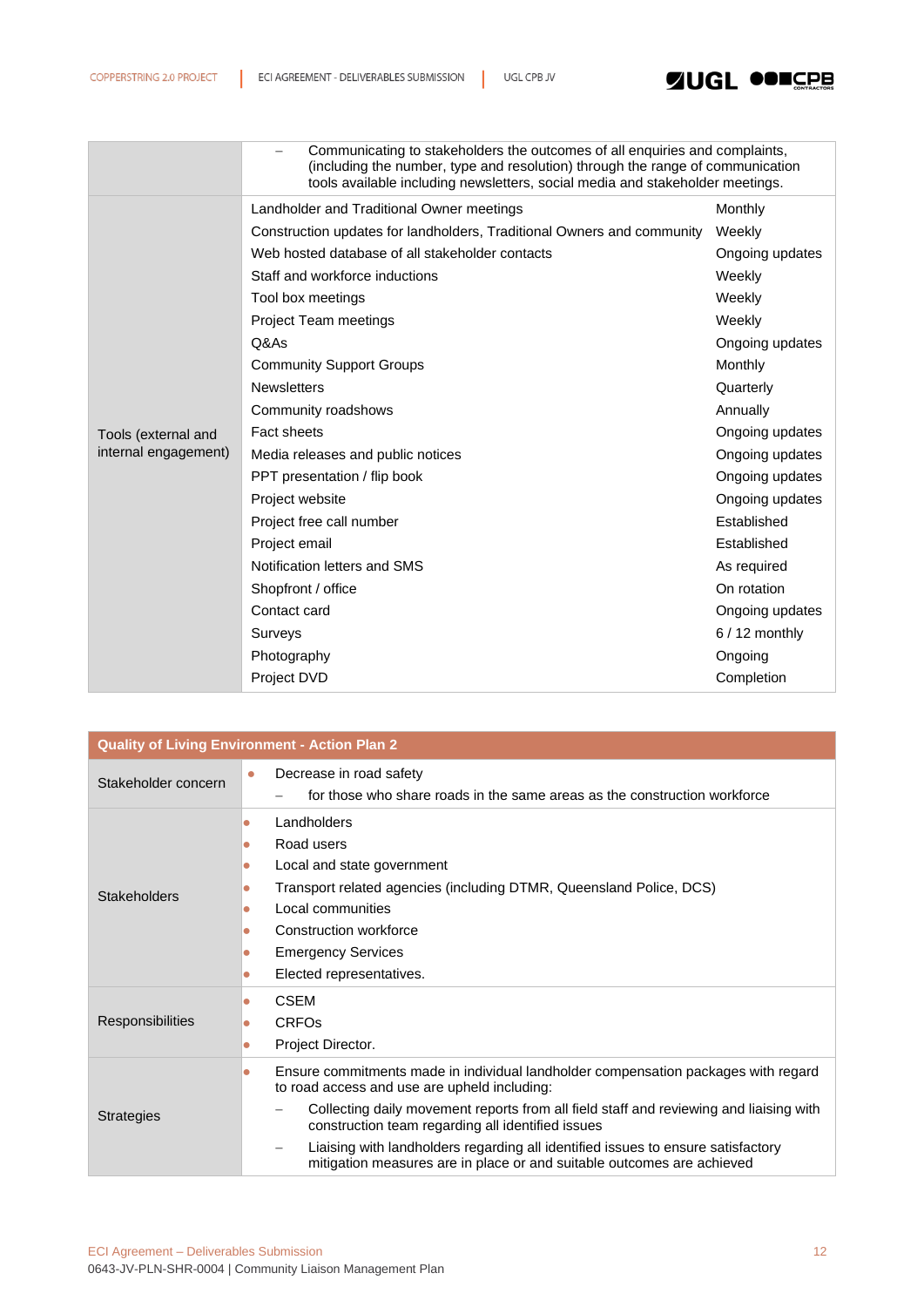

|                                             | Ensuring all construction workers understand the process for recording daily<br>movements, identifying issues and passing them to the CSEM as set out in the field<br>staff induction manual and communicated at inductions |                 |  |  |  |
|---------------------------------------------|-----------------------------------------------------------------------------------------------------------------------------------------------------------------------------------------------------------------------------|-----------------|--|--|--|
|                                             | Support communication between the Project and responsible parties (local or state<br>$\bullet$<br>government) to ensure roads are maintained and any issues are identified early and<br>proactively managed or mitigated    |                 |  |  |  |
|                                             | Communicate with landholders, road users, relevant communities and key stakeholders<br>$\bullet$<br>on issues of road safety including:                                                                                     |                 |  |  |  |
|                                             | Providing advance public notice and where required, in-person notifications, of traffic<br>management activities                                                                                                            |                 |  |  |  |
|                                             | Ensuring ongoing communication and consultation on the Code of Conduct, Fatigue<br>Management, Road Use Management Plans and Safety Management plans at<br>Toolbox meetings                                                 |                 |  |  |  |
|                                             | Ensuring community and landholder expectations and the purpose of the above<br>plans explained in the field staff induction manual and communicated at inductions                                                           |                 |  |  |  |
|                                             | Support communication with emergency services to develop, update and test an<br>$\bullet$<br><b>Emergency Response Plan</b>                                                                                                 |                 |  |  |  |
|                                             | Develop, implement, review and refine the processes described in the Enquiries,<br>$\bullet$<br>Complaints and Dispute Management process                                                                                   |                 |  |  |  |
|                                             | Support the Project Director in maintaining contact with local elected representatives<br>$\bullet$<br>(local, state and federal) including:                                                                                |                 |  |  |  |
|                                             | Coordinating meetings                                                                                                                                                                                                       |                 |  |  |  |
|                                             | Preparing written correspondence                                                                                                                                                                                            |                 |  |  |  |
|                                             | Recording all contacts in the project database.                                                                                                                                                                             |                 |  |  |  |
|                                             | Web hosted database of all stakeholder contacts                                                                                                                                                                             | Ongoing updates |  |  |  |
|                                             | Meetings with landholder                                                                                                                                                                                                    | Monthly         |  |  |  |
|                                             | Briefings for stakeholders                                                                                                                                                                                                  | Quarterly       |  |  |  |
|                                             | PPT presentation / flip book                                                                                                                                                                                                | Ongoing updates |  |  |  |
|                                             | Staff and workforce inductions                                                                                                                                                                                              | Weekly          |  |  |  |
|                                             | Toolbox meetings                                                                                                                                                                                                            | Weekly          |  |  |  |
|                                             | Project Team meetings                                                                                                                                                                                                       | Weekly          |  |  |  |
|                                             | Q&As                                                                                                                                                                                                                        | Ongoing updates |  |  |  |
|                                             | <b>Community Reference Groups</b>                                                                                                                                                                                           | Monthly         |  |  |  |
|                                             | <b>Newsletters</b>                                                                                                                                                                                                          | Quarterly       |  |  |  |
|                                             | <b>Fact Sheets</b>                                                                                                                                                                                                          | Ongoing updates |  |  |  |
|                                             | Media releases and public notices                                                                                                                                                                                           | Ongoing updates |  |  |  |
|                                             | Construction updates for landholders, Traditional Owners and community                                                                                                                                                      | Weekly          |  |  |  |
| Tools (external and<br>internal engagement) | Project website                                                                                                                                                                                                             | Ongoing updates |  |  |  |
|                                             | Free call number                                                                                                                                                                                                            | Established     |  |  |  |
|                                             | Project email                                                                                                                                                                                                               | Established     |  |  |  |
|                                             | Notification letters and SMS                                                                                                                                                                                                | Weekly          |  |  |  |
|                                             | Advertisements regarding traffic changes                                                                                                                                                                                    | As required     |  |  |  |
|                                             | <b>VMS</b> boards                                                                                                                                                                                                           | Ongoing         |  |  |  |
|                                             | Contact card                                                                                                                                                                                                                | Ongoing updates |  |  |  |
|                                             | Community roadshows                                                                                                                                                                                                         | Quarterly       |  |  |  |
|                                             | Shopfront / Office                                                                                                                                                                                                          | On rotation     |  |  |  |
|                                             | Contact card                                                                                                                                                                                                                |                 |  |  |  |
|                                             |                                                                                                                                                                                                                             | Ongoing updates |  |  |  |
|                                             | Surveys                                                                                                                                                                                                                     | Ongoing updates |  |  |  |
|                                             | Photography                                                                                                                                                                                                                 | $6/12$ monthly  |  |  |  |
|                                             | Project DVD                                                                                                                                                                                                                 | Completion      |  |  |  |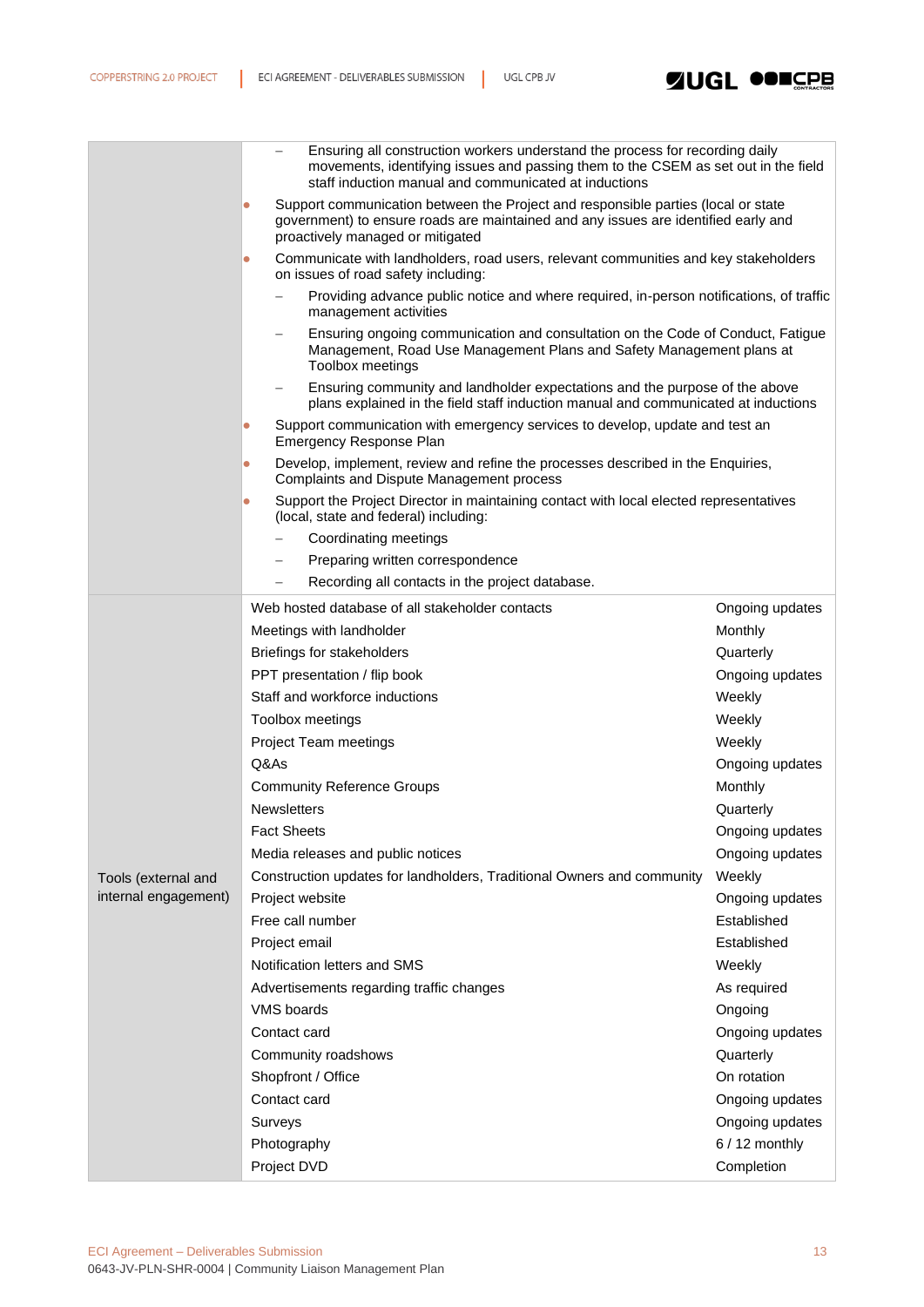# <span id="page-13-0"></span>**6.2 Perceived impact: health and social wellbeing**

| <b>Health and Social Wellbeing - Action Plan 1</b> |                                                                                                                                                                                                                                                   |                 |  |
|----------------------------------------------------|---------------------------------------------------------------------------------------------------------------------------------------------------------------------------------------------------------------------------------------------------|-----------------|--|
| Decrease in health<br>$\bullet$                    |                                                                                                                                                                                                                                                   |                 |  |
| Stakeholder concern                                | - includes emotional and physical impacts in response to the change in visual amenity,<br>electro-magnetic fields and a decreased ability to make decisions about further development<br>of property.                                             |                 |  |
| Landholders<br>$\bullet$<br><b>Stakeholders</b>    |                                                                                                                                                                                                                                                   |                 |  |
|                                                    | <b>Traditional Owners.</b><br>$\bullet$                                                                                                                                                                                                           |                 |  |
| Responsibilities                                   | <b>CSEM</b><br>$\bullet$                                                                                                                                                                                                                          |                 |  |
|                                                    | CRFO <sub>s</sub> .<br>$\bullet$                                                                                                                                                                                                                  |                 |  |
|                                                    | Ensure commitments made in Individual Landholder Compensation Packages are upheld<br>$\bullet$<br>by:                                                                                                                                             |                 |  |
|                                                    | Acting as the community and landholder interface post negotiation of the land<br>$\overline{\phantom{0}}$<br>access agreements                                                                                                                    |                 |  |
|                                                    | Managing the collection and storage of all pertinent information on current and<br>historic landholder engagement activities in a stakeholder database which is<br>updated following every landholder contact or discussion                       |                 |  |
|                                                    | Providing information to address individual concerns<br>$\overline{\phantom{m}}$                                                                                                                                                                  |                 |  |
|                                                    | Liaising with landholders regarding all identified issues to ensure satisfactory<br>-<br>mitigation measures are in place or and suitable outcomes are achieved                                                                                   |                 |  |
| <b>Strategies</b>                                  | Ensuring all construction workers understand the process for recording daily<br>$\qquad \qquad -$<br>movements, identifying issues and passing them to the CSEM as set out in the field<br>staff induction manual and communicated at inductions. |                 |  |
|                                                    | Facilitate communication between landholder and construction team including:<br>$\bullet$                                                                                                                                                         |                 |  |
|                                                    | Raising awareness of and monitoring / reporting on workforce compliance with Code<br>of Conduct, Construction Environmental Management, Safety Management plans                                                                                   |                 |  |
|                                                    | Providing early notification to landholders of construction activities                                                                                                                                                                            |                 |  |
|                                                    | Facilitate communication between Traditional Owners and construction team including:<br>$\bullet$                                                                                                                                                 |                 |  |
|                                                    | Raising awareness of and monitoring / reporting on workforce compliance with<br>Cultural Heritage Management Plan (CHMP)                                                                                                                          |                 |  |
|                                                    | Develop, implement, review and refine the processes described in the Enquiries,<br>$\bullet$<br>Complaints and Dispute Management process including:                                                                                              |                 |  |
|                                                    | Communicating to landholders and Traditional Owners the range of ways available to<br>record their issues and/or enquiries.                                                                                                                       |                 |  |
|                                                    | Web hosted database of all stakeholder contacts                                                                                                                                                                                                   | Ongoing updates |  |
|                                                    | Meetings with landholder                                                                                                                                                                                                                          | Monthly         |  |
|                                                    | Briefings for stakeholders                                                                                                                                                                                                                        | Quarterly       |  |
|                                                    | PPT presentation / flip book                                                                                                                                                                                                                      | Ongoing updates |  |
|                                                    | Staff and workforce inductions                                                                                                                                                                                                                    | Weekly          |  |
|                                                    | Tool box meetings                                                                                                                                                                                                                                 | Weekly          |  |
|                                                    | Project Team meetings                                                                                                                                                                                                                             | Weekly          |  |
| Tools (external and                                | Q&As                                                                                                                                                                                                                                              | Ongoing updates |  |
| internal engagement)                               | Construction updates for landholders, Traditional Owners and community                                                                                                                                                                            | Weekly          |  |
|                                                    | <b>Community Support Groups</b>                                                                                                                                                                                                                   | Monthly         |  |
|                                                    | <b>Newsletters</b>                                                                                                                                                                                                                                | Quarterly       |  |
|                                                    | <b>Fact Sheets</b>                                                                                                                                                                                                                                | Ongoing updates |  |
|                                                    | Project website                                                                                                                                                                                                                                   | Ongoing updates |  |
|                                                    | Free call number                                                                                                                                                                                                                                  | Established     |  |
|                                                    | Project email                                                                                                                                                                                                                                     | Established     |  |
|                                                    | Notification letters and SMS                                                                                                                                                                                                                      | Weekly          |  |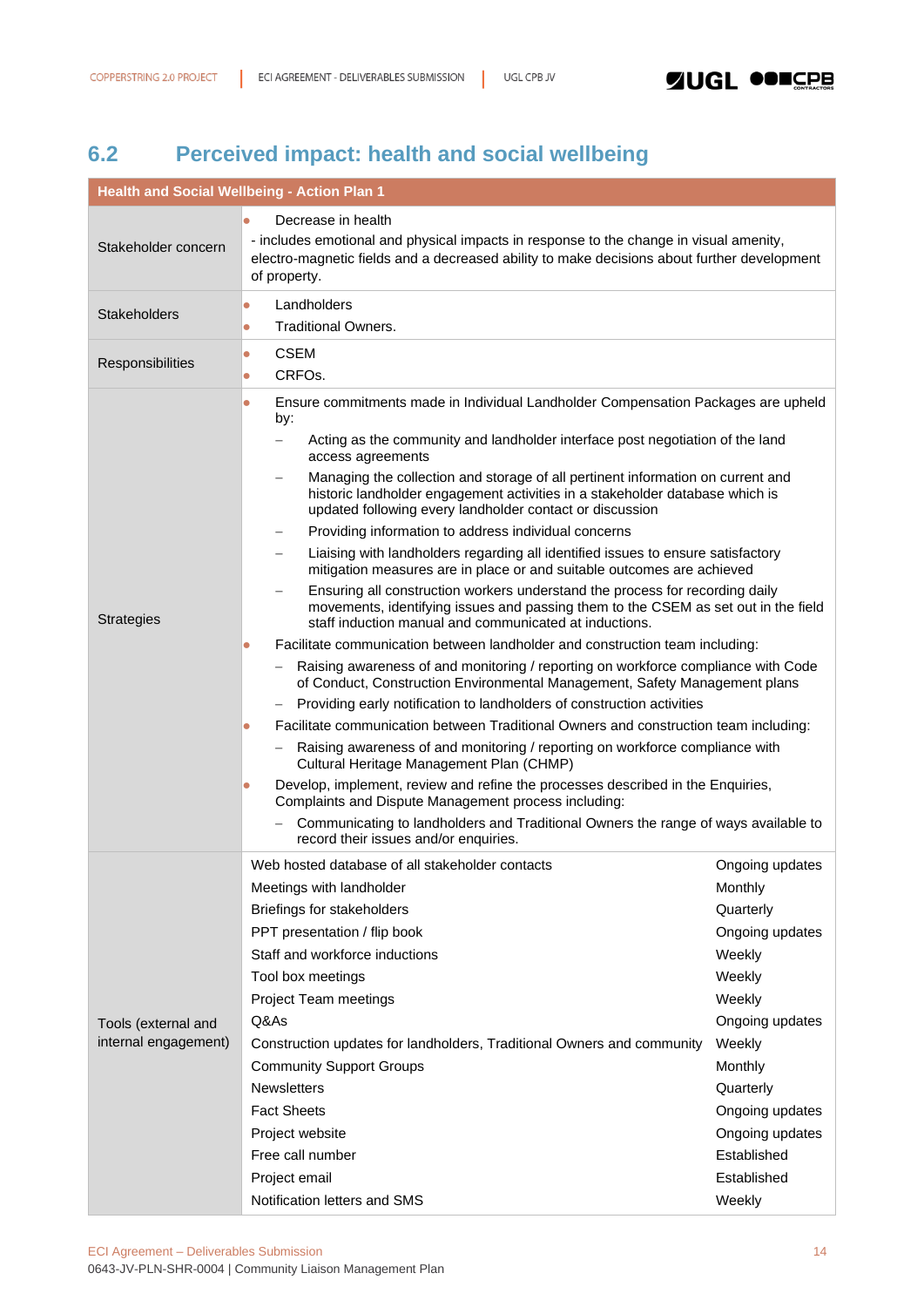

| Advertisements regarding traffic changes | As required     |
|------------------------------------------|-----------------|
| VMS boards                               | Ongoing         |
| Contact card                             | Ongoing updates |
| Community roadshows                      | Quarterly       |
| Shopfront / Office                       | On rotation     |
| Surveys                                  | $6/12$ monthly  |
| Photography                              | Ongoing         |
| Project DVD                              | Completion      |

|                      | Health and Social Wellbeing - Action Plan 2 *                                                                                                                                                                                                                                                                                     |                 |  |
|----------------------|-----------------------------------------------------------------------------------------------------------------------------------------------------------------------------------------------------------------------------------------------------------------------------------------------------------------------------------|-----------------|--|
| Stakeholder concern  | Stakeholder concern regarding increased risk associated with aerial activity<br>$\bullet$<br>includes hazards from transmission line infrastructure during heli-mustering.                                                                                                                                                        |                 |  |
| <b>Stakeholders</b>  | Aviation operators<br>$\bullet$<br>General aviation community<br>$\bullet$<br>Other electricity entities<br>$\bullet$<br>Landholders.<br>$\bullet$                                                                                                                                                                                |                 |  |
| Responsibilities     | <b>CSEM</b><br>$\bullet$<br>Project Director.<br>$\bullet$                                                                                                                                                                                                                                                                        |                 |  |
|                      | Support ongoing communication and consultation to develop an Aerial Awareness Plan.<br>$\bullet$<br>Develop a Community Investment Plan in consultation with stakeholders which supports<br>$\bullet$<br>education and training of helicopter pilots including considering supporting helicopter<br>safety training as a priority |                 |  |
|                      | Communicate mitigations achieved through design of the line location (eg away from<br>$\bullet$<br>stockyards) and during operation (eg installation of orange indicator balls on transmission<br>lines)                                                                                                                          |                 |  |
|                      | Ensure ongoing information and updates is provided to landholders regarding the<br>$\bullet$<br>construction and location of transmission lines on their properties                                                                                                                                                               |                 |  |
| <b>Strategies</b>    | Provide general advice to the aviation community in the relevant areas, and specific<br>$\bullet$<br>advice to Australian Operator Certificate holders, Ergon Energy, the Royal Australian Air<br>Force and owners of properties where airstrips are located                                                                      |                 |  |
|                      | Support consult with CASA, Air Services Australia and Royal Australian Air Force -<br>$\bullet$<br>Aeronautical Information Service to ensure accurate recording of the transmission line on<br>navigation mapping in conjunction                                                                                                 |                 |  |
|                      | Provide communication advising other electricity entities of the location of the<br>$\bullet$<br>transmission line infrastructure                                                                                                                                                                                                 |                 |  |
|                      | Provide communication encouraging private aircraft operators to conduct fixed wing aerial<br>$\bullet$<br>mustering in accordance with the techniques identified in the Aerial Mustering Code of<br>Practice (Pastoralists and Graziers Association of Western Australia, 2003.                                                   |                 |  |
|                      | Web hosted database of all stakeholder contacts                                                                                                                                                                                                                                                                                   | Ongoing updates |  |
|                      | Stakeholder meetings with aviation operators, other electricity entities,<br>landholder                                                                                                                                                                                                                                           | Quarterly       |  |
|                      | PPT presentation / flipbook                                                                                                                                                                                                                                                                                                       | Ongoing         |  |
|                      | Project Team meetings                                                                                                                                                                                                                                                                                                             | Weekly          |  |
| Tools (external and  | <b>Community Support Groups</b>                                                                                                                                                                                                                                                                                                   | Monthly         |  |
| internal engagement) | <b>Newsletters</b>                                                                                                                                                                                                                                                                                                                | Quarterly       |  |
|                      | Fact sheets                                                                                                                                                                                                                                                                                                                       | Ongoing updates |  |
|                      | Project website                                                                                                                                                                                                                                                                                                                   | Ongoing updates |  |
|                      | Free call number                                                                                                                                                                                                                                                                                                                  | Established     |  |
|                      | Project email                                                                                                                                                                                                                                                                                                                     | Established     |  |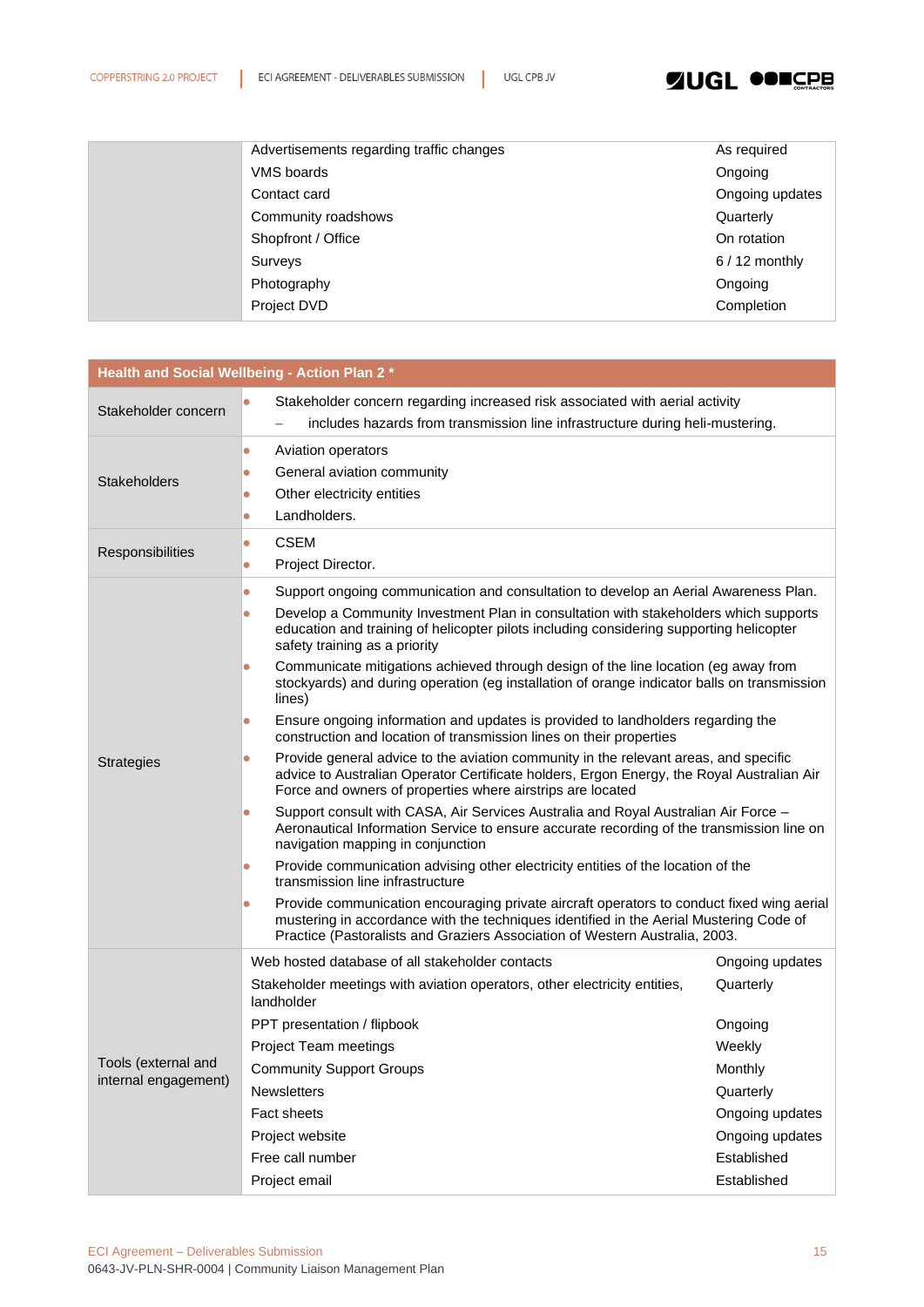# <span id="page-15-0"></span>**6.3 Perceived impact: economic and material wellbeing**

| <b>Economic and Material Wellbeing - Action Plan 1</b> |                                                                                                                                                                                                                                             |                 |  |
|--------------------------------------------------------|---------------------------------------------------------------------------------------------------------------------------------------------------------------------------------------------------------------------------------------------|-----------------|--|
|                                                        | Adverse effects from construction:                                                                                                                                                                                                          |                 |  |
|                                                        | including transfer of weeds, construction workers not leaving gates how they found<br>them, potential damage to internal road and track networks / pasture and other<br>infrastructure Increase in workload                                 |                 |  |
|                                                        | including weed management, new property management strategies, acclimatising<br>cattle to construction and following up poor construction management practices                                                                              |                 |  |
| Stakeholder concern                                    | Increased costs to operate property<br>$\bullet$                                                                                                                                                                                            |                 |  |
|                                                        | including agisting cattle or transporting to other properties; increased heli-mustering<br>costs due to increased risk for pilots                                                                                                           |                 |  |
|                                                        | Disturbance to cattle or other animals<br>$\bullet$                                                                                                                                                                                         |                 |  |
|                                                        | including noise and dust impacts                                                                                                                                                                                                            |                 |  |
|                                                        | Restrictions to future development<br>$\bullet$                                                                                                                                                                                             |                 |  |
|                                                        | Reduction in property value.<br>$\bullet$                                                                                                                                                                                                   |                 |  |
| <b>Stakeholders</b>                                    | Landholders.<br>$\bullet$                                                                                                                                                                                                                   |                 |  |
| Responsibilities                                       | <b>CSEM</b><br>0                                                                                                                                                                                                                            |                 |  |
|                                                        | CRFO <sub>s</sub> .<br>$\bullet$                                                                                                                                                                                                            |                 |  |
|                                                        | Ensure commitments made in individual Landholder Compensation Packages are upheld<br>$\bullet$<br>including:                                                                                                                                |                 |  |
|                                                        | Acting as the community and landholder interface post negotiation of the land<br>access agreements                                                                                                                                          |                 |  |
|                                                        | Managing the collection and storage of all pertinent information on current and<br>historic landholder engagement activities in a stakeholder database which is<br>updated following every landholder contact or discussion                 |                 |  |
|                                                        | Liaising with landholders regarding all identified issues to ensure satisfactory<br>mitigation measures are in place or and suitable outcomes are achieved.                                                                                 |                 |  |
|                                                        | Facilitate communication between landholder and construction team including:<br>O                                                                                                                                                           |                 |  |
| <b>Strategies</b>                                      | Raising awareness of and monitoring / reporting on workforce compliance with Code<br>of Conduct, Construction Environmental Management, Safety Management plans                                                                             |                 |  |
|                                                        | Supporting local landcare groups                                                                                                                                                                                                            |                 |  |
|                                                        | Establishing community support groups to work on weed control and soil erosion                                                                                                                                                              |                 |  |
|                                                        | Develop, implement, review and refine the processes described in the Enquiries,<br>Complaints and Dispute Management Process including:                                                                                                     |                 |  |
|                                                        | Communicating to landholders the range of ways available to record their issues<br>and / or enquiries                                                                                                                                       |                 |  |
|                                                        | Communicating to stakeholders the outcomes of all enquiries and complaints,<br>(including the number, type and resolution) through the range of communication<br>tools available including newsletters, CSGs, web and stakeholder meetings. |                 |  |
|                                                        | Landholder meetings                                                                                                                                                                                                                         | Monthly         |  |
|                                                        | Construction updates for landholders, Traditional Owners and community                                                                                                                                                                      | Weekly          |  |
|                                                        | Web hosted database of all stakeholder contacts                                                                                                                                                                                             | Ongoing updates |  |
|                                                        | Staff and workforce inductions                                                                                                                                                                                                              | Weekly          |  |
|                                                        | Toolbox meetings                                                                                                                                                                                                                            | Weekly          |  |
| Tools (external and<br>internal engagement)            | Project team meetings                                                                                                                                                                                                                       | Weekly          |  |
|                                                        | Q&As                                                                                                                                                                                                                                        | Ongoing updates |  |
|                                                        | <b>Community Support Groups</b>                                                                                                                                                                                                             | Monthly         |  |
|                                                        | <b>Newsletters</b>                                                                                                                                                                                                                          | Quarterly       |  |
|                                                        | Community roadshows                                                                                                                                                                                                                         | Quarterly       |  |
|                                                        | <b>Fact sheets</b>                                                                                                                                                                                                                          | Ongoing updates |  |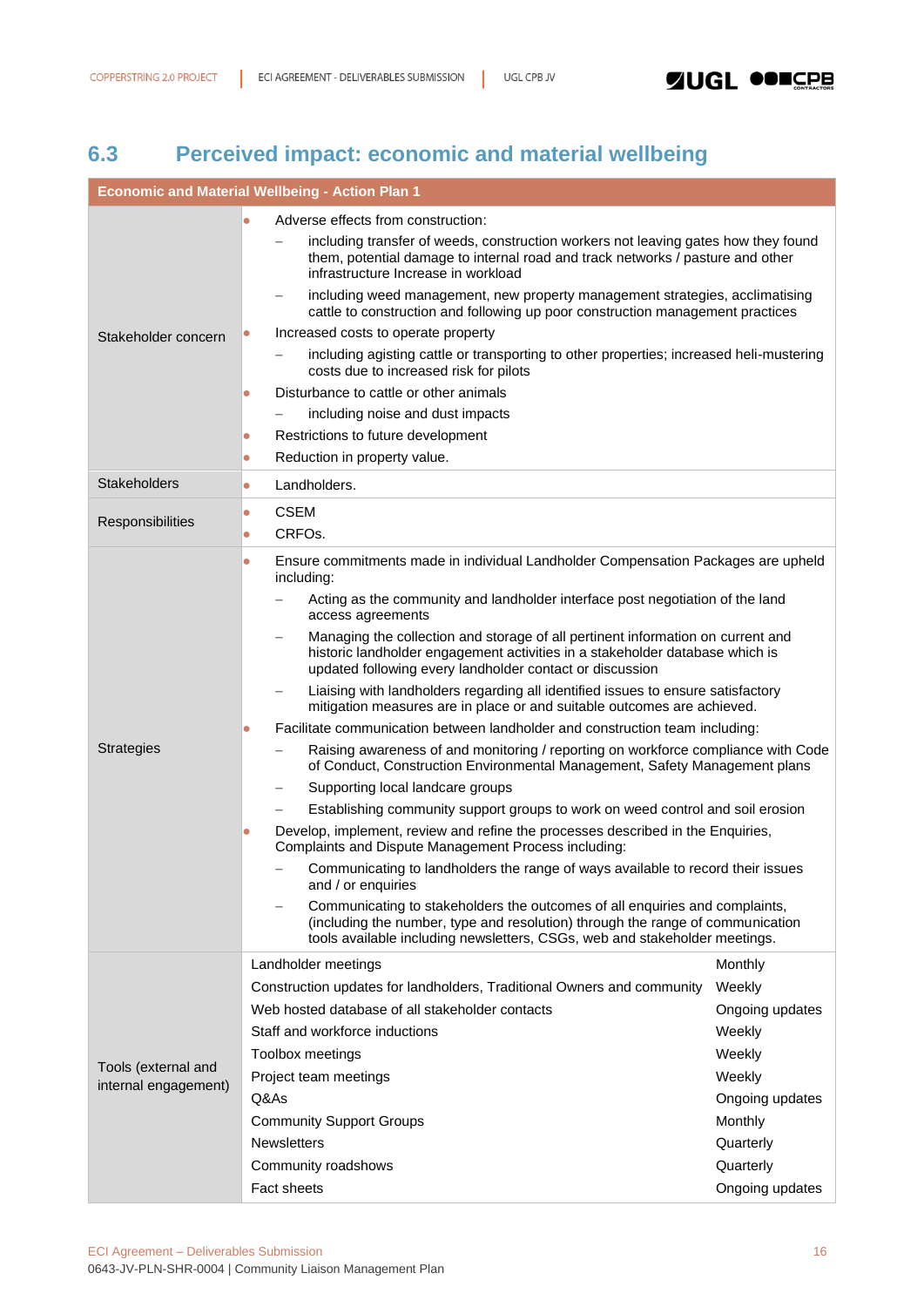### **SINGL ODECPB**

| Project free call number     | Established     |
|------------------------------|-----------------|
| Project email                | Established     |
| Notification letters and SMS | Weekly          |
| Shopfront / office           | On rotation     |
| Contact card                 | Ongoing updates |
| Surveys                      | $6/12$ monthly  |

# <span id="page-16-0"></span>**6.4 Perceived impact: cultural impacts**

| <b>Cultural Impacts - Action Plan 1</b> |                                                                                                                                                                                                                                    |                 |  |
|-----------------------------------------|------------------------------------------------------------------------------------------------------------------------------------------------------------------------------------------------------------------------------------|-----------------|--|
| Stakeholder concern                     | Change in connection to country                                                                                                                                                                                                    |                 |  |
|                                         | Cultural heritage values<br>$\bullet$                                                                                                                                                                                              |                 |  |
| <b>Stakeholders</b>                     | <b>Traditional Owners</b><br>$\bullet$                                                                                                                                                                                             |                 |  |
|                                         | <b>CSEM</b><br>۰                                                                                                                                                                                                                   |                 |  |
| Responsibilities                        | CRFO <sub>s</sub> .<br>٠                                                                                                                                                                                                           |                 |  |
|                                         | Ensure commitments made in the CHMP are upheld including:<br>$\bullet$                                                                                                                                                             |                 |  |
|                                         | Acting as the interface post negotiation of the CHMP                                                                                                                                                                               |                 |  |
|                                         | Managing the collection and storage of all pertinent information on current and<br>historic Traditional Owner engagement activities in a stakeholder database which is<br>updated following every landholder contact or discussion |                 |  |
| <b>Strategies</b>                       | Liaising with Traditional Owners regarding all identified issues to ensure satisfactory<br>$\qquad \qquad -$<br>mitigation measures are in place or / and suitable outcomes are achieved                                           |                 |  |
|                                         | Collecting daily movement reports from all field staff and reviewing and liaising with<br>$\overline{\phantom{0}}$<br>construction team regarding all identified issues                                                            |                 |  |
|                                         | Ensuring all construction workers understand the process for recording daily<br>movements, identifying issues and passing them to the CSEM as set out in the field<br>staff induction manual and communicated at inductions.       |                 |  |
|                                         | Ensure local groups are involved in delivering Cultural Awareness Training for the<br>$\bullet$<br>construction workforce.                                                                                                         |                 |  |
|                                         | Meetings with Traditional Owners                                                                                                                                                                                                   | Monthly         |  |
|                                         | Web hosted database of all stakeholder contacts                                                                                                                                                                                    | Ongoing updates |  |
|                                         | <b>Community Support Groups</b>                                                                                                                                                                                                    | Monthly         |  |
|                                         | Cultural Awareness Training for construction workforce                                                                                                                                                                             | Weekly          |  |
|                                         | Staff and workforce inductions                                                                                                                                                                                                     | Weekly          |  |
|                                         | Toolbox meetings                                                                                                                                                                                                                   | Weekly          |  |
| Tools (external and                     | Project Team meetings                                                                                                                                                                                                              | Weekly          |  |
| internal engagement)                    | Q&As                                                                                                                                                                                                                               | Ongoing updates |  |
|                                         | <b>Fact sheets</b>                                                                                                                                                                                                                 | Ongoing updates |  |
|                                         | Free call number                                                                                                                                                                                                                   | Established     |  |
|                                         | Project email                                                                                                                                                                                                                      | Established     |  |
|                                         | Shopfront / Office                                                                                                                                                                                                                 | Rotation        |  |
|                                         | Contact card                                                                                                                                                                                                                       | Ongoing updates |  |
|                                         | Surveys                                                                                                                                                                                                                            | $6/12$ monthly  |  |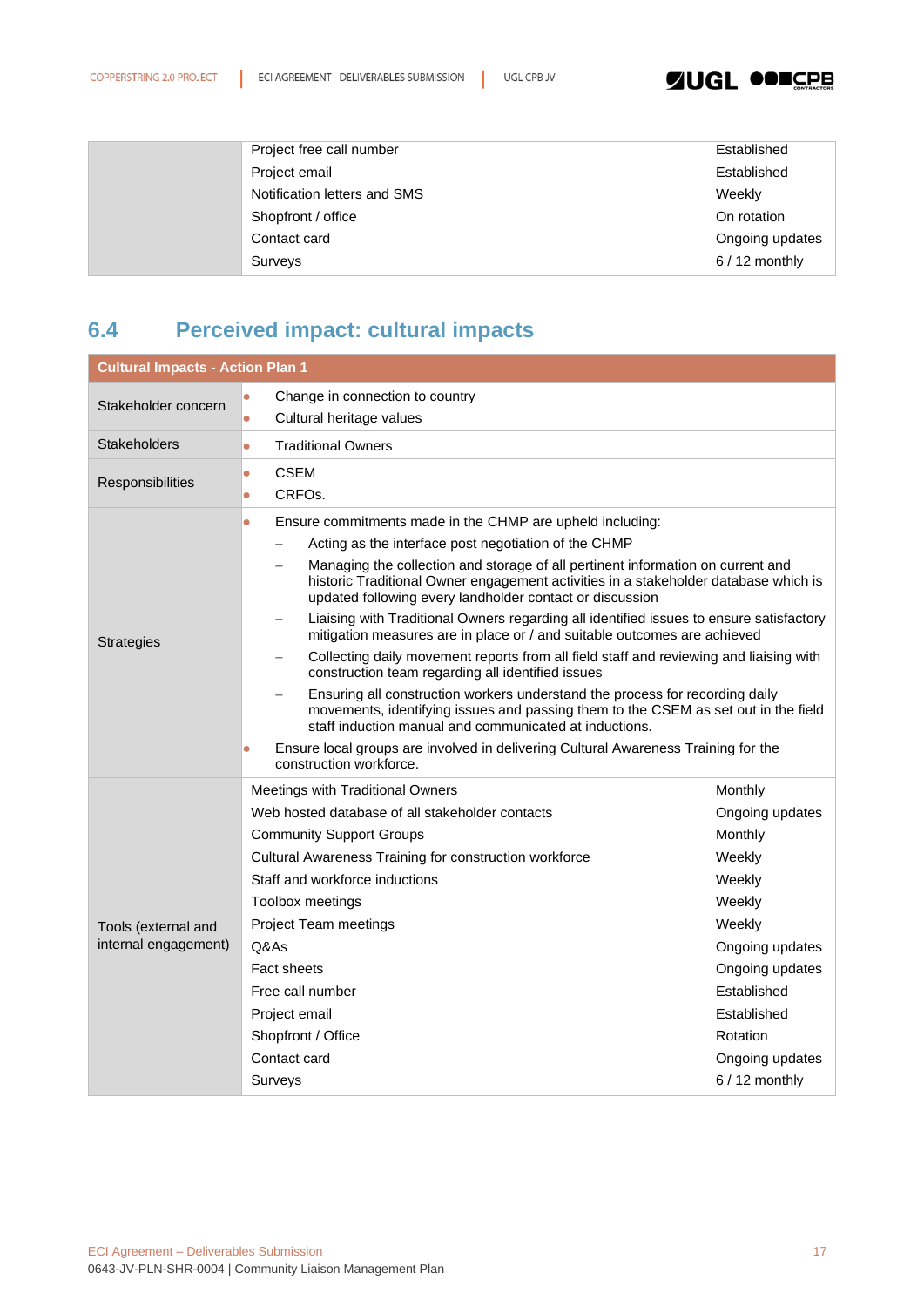# <span id="page-17-0"></span>**6.5 Perceived impact: services and facilities**

| <b>Services and Facilities - Action Plan 1</b> |                                                                                                                                                                                                                                                                                                                                                                                                                                                                                                                                                                                                                                                                                                   |                                                                                                                                                                                         |  |
|------------------------------------------------|---------------------------------------------------------------------------------------------------------------------------------------------------------------------------------------------------------------------------------------------------------------------------------------------------------------------------------------------------------------------------------------------------------------------------------------------------------------------------------------------------------------------------------------------------------------------------------------------------------------------------------------------------------------------------------------------------|-----------------------------------------------------------------------------------------------------------------------------------------------------------------------------------------|--|
| Stakeholder concern                            | Impacts on community facilities<br>$\bullet$<br>including roads, power, water and sewerage                                                                                                                                                                                                                                                                                                                                                                                                                                                                                                                                                                                                        |                                                                                                                                                                                         |  |
| <b>Stakeholders</b>                            | Local communities<br>$\bullet$<br>Local government<br>$\bullet$<br>Elected representatives.<br>$\bullet$                                                                                                                                                                                                                                                                                                                                                                                                                                                                                                                                                                                          |                                                                                                                                                                                         |  |
| Responsibilities                               | <b>CSEM</b><br>$\bullet$<br><b>CRFO<sub>s</sub></b><br>Ō<br>Project Director.<br>$\bullet$                                                                                                                                                                                                                                                                                                                                                                                                                                                                                                                                                                                                        |                                                                                                                                                                                         |  |
| <b>Strategies</b>                              | Ensure ongoing communication and consultation with the community and stakeholders<br>$\bullet$<br>about project's mitigation of impacts on local infrastructure including:<br>Providing information on the location and construction of camps<br>Providing information about construction camp policies and Road Use Management<br>Plan<br>Providing early notification of potential impacts of construction activities on roads.<br>Support the Project Director in maintaining contact with local elected representatives<br>$\bullet$<br>(local, state and federal) including:<br>Coordinating meetings<br>Preparing written correspondence<br>Recording all contacts in the project database. |                                                                                                                                                                                         |  |
| Tools (external and<br>internal engagement)    | Web hosted database of all stakeholder contacts<br>Meetings and briefings with stakeholders<br><b>Community Support Groups</b><br><b>Newsletters</b><br>Fact sheets (campsite locations and management)<br>Project website<br>Free call number<br><b>Project Email</b><br>Community roadshows<br>Shopfront / Office<br>Contact card<br>Surveys                                                                                                                                                                                                                                                                                                                                                    | Ongoing updates<br>Monthly<br>Monthly<br>Quarterly<br>Ongoing updates<br>Ongoing updates<br>Established<br>Established<br>Quarterly<br>On rotation<br>Ongoing updates<br>$6/12$ monthly |  |

# <span id="page-17-1"></span>**6.6 Perceived opportunity: economic impacts**

| <b>Economic Impacts - Action Plan 1</b> |                                                                                                                                                                                                                                                                                                                                                           |  |
|-----------------------------------------|-----------------------------------------------------------------------------------------------------------------------------------------------------------------------------------------------------------------------------------------------------------------------------------------------------------------------------------------------------------|--|
| Stakeholder concern                     | Local business opportunities<br>including landholders eg vegetation clearing and earthworks<br>Increase in employment opportunities<br>including labour from existing training and education organisations<br>Increase in business opportunities<br>including local service providers eg raw materials and construction camp services<br>and maintenance. |  |
| <b>Stakeholders</b>                     | Landholders<br>Local businesses - Indigenous and non-Indigenous                                                                                                                                                                                                                                                                                           |  |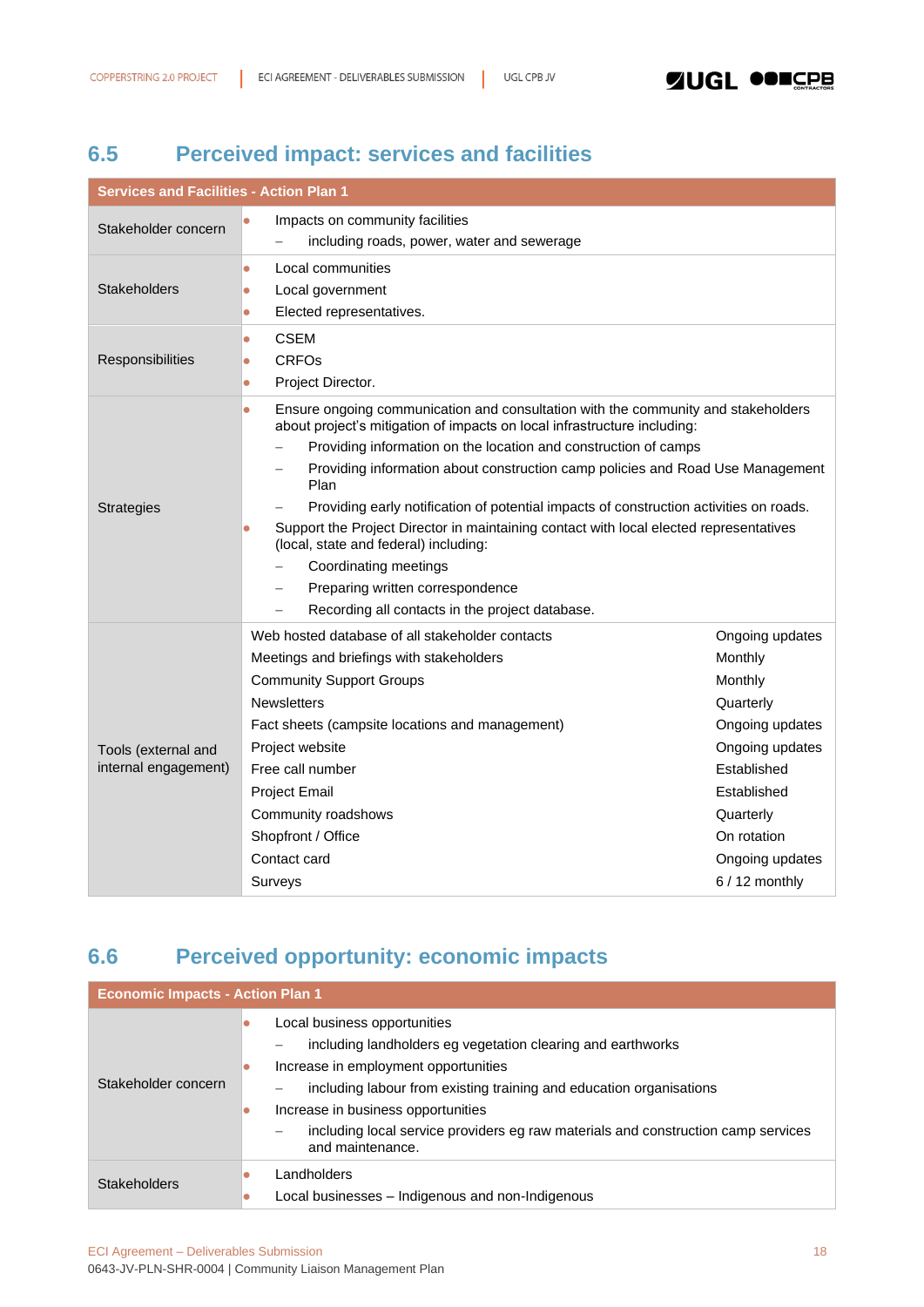|                                             | Local workers - Indigenous and non-Indigenous<br>$\bullet$<br>Training and education organisations<br>۸                                                                                        |                 |  |
|---------------------------------------------|------------------------------------------------------------------------------------------------------------------------------------------------------------------------------------------------|-----------------|--|
|                                             |                                                                                                                                                                                                |                 |  |
|                                             | <b>Job Networks</b><br>$\bullet$                                                                                                                                                               |                 |  |
|                                             | Labour hire suppliers<br>$\bullet$                                                                                                                                                             |                 |  |
|                                             | Peak economic bodies including Regional development councils (e.g. MITEZ, Enterprise<br>$\bullet$<br>Townsville).                                                                              |                 |  |
|                                             | <b>SCRN</b><br>$\bullet$                                                                                                                                                                       |                 |  |
| Responsibilities                            | CRFO<br>$\bullet$                                                                                                                                                                              |                 |  |
|                                             | Project Director.<br>$\bullet$                                                                                                                                                                 |                 |  |
|                                             | Ensure commitments made in individual Landholder Compensation Packages are upheld<br>$\bullet$                                                                                                 |                 |  |
|                                             | Undertake a capacity of local Indigenous and non-Indigenous businesses and employers<br>$\bullet$<br>to provide goods and services including establishment of a register of interested parties |                 |  |
|                                             | Support consultation with local businesses and of local Indigenous and non-Indigenous<br>$\bullet$<br>businesses including:                                                                    |                 |  |
|                                             | Providing information on the opportunities available during construction                                                                                                                       |                 |  |
|                                             | Providing information on CopperString's procurement and HR policies                                                                                                                            |                 |  |
| <b>Strategies</b>                           | Understanding local capacity to provide goods and services                                                                                                                                     |                 |  |
|                                             | Identify business incubation opportunities.                                                                                                                                                    |                 |  |
|                                             | Consult with regional stakeholder networks to support implementation of the Local<br>$\bullet$<br>Industry Participation Plan (LIPP) and Local and Indigenous Employment Plan (LIEP)           |                 |  |
|                                             | Ensure ongoing communication with local government and service providers to raise<br>awareness of opportunities in LIPP and LIEP                                                               |                 |  |
|                                             | Ensure ongoing communication with Traditional Owners to raise awareness of<br>opportunities in LIPP and LIEP.                                                                                  |                 |  |
|                                             | Stakeholder meetings and briefings                                                                                                                                                             | Ongoing         |  |
|                                             | Project website - interest party registers                                                                                                                                                     | Established     |  |
|                                             | Media releases and public notices - interest party registers                                                                                                                                   | Ongoing updates |  |
|                                             | Fact sheets on LBPP and IPP                                                                                                                                                                    | Established     |  |
|                                             | Web hosted database of all stakeholder contacts                                                                                                                                                | Ongoing updates |  |
|                                             | Industry forums                                                                                                                                                                                | <b>TBC</b>      |  |
| Tools (external and<br>internal engagement) | Community roadshows                                                                                                                                                                            | Quarterly       |  |
|                                             | Local industry briefings                                                                                                                                                                       | Ongoing updates |  |
|                                             | Contact card                                                                                                                                                                                   | Ongoing updates |  |
|                                             | Free call number                                                                                                                                                                               | Established     |  |
|                                             | Project email                                                                                                                                                                                  | Established     |  |
|                                             | Shopfront                                                                                                                                                                                      | On rotation     |  |
|                                             | Surveys                                                                                                                                                                                        | $6/12$ monthly  |  |

# <span id="page-18-0"></span>**6.7 Perceived Opportunity: community impacts**

| <b>Community Impacts - Action Plan 1</b> |                                                                                                                                                                                                                       |  |  |
|------------------------------------------|-----------------------------------------------------------------------------------------------------------------------------------------------------------------------------------------------------------------------|--|--|
| Stakeholder<br>concern                   | Support for community organisations<br>due to temporary population increase during construction                                                                                                                       |  |  |
| <b>Stakeholders</b>                      | Landholders<br>0<br>Local communities<br>Local government<br>Community organisations (including State Emergency Service, local sporting clubs, service<br>0<br>organisations)<br>Local service providers<br>$\bullet$ |  |  |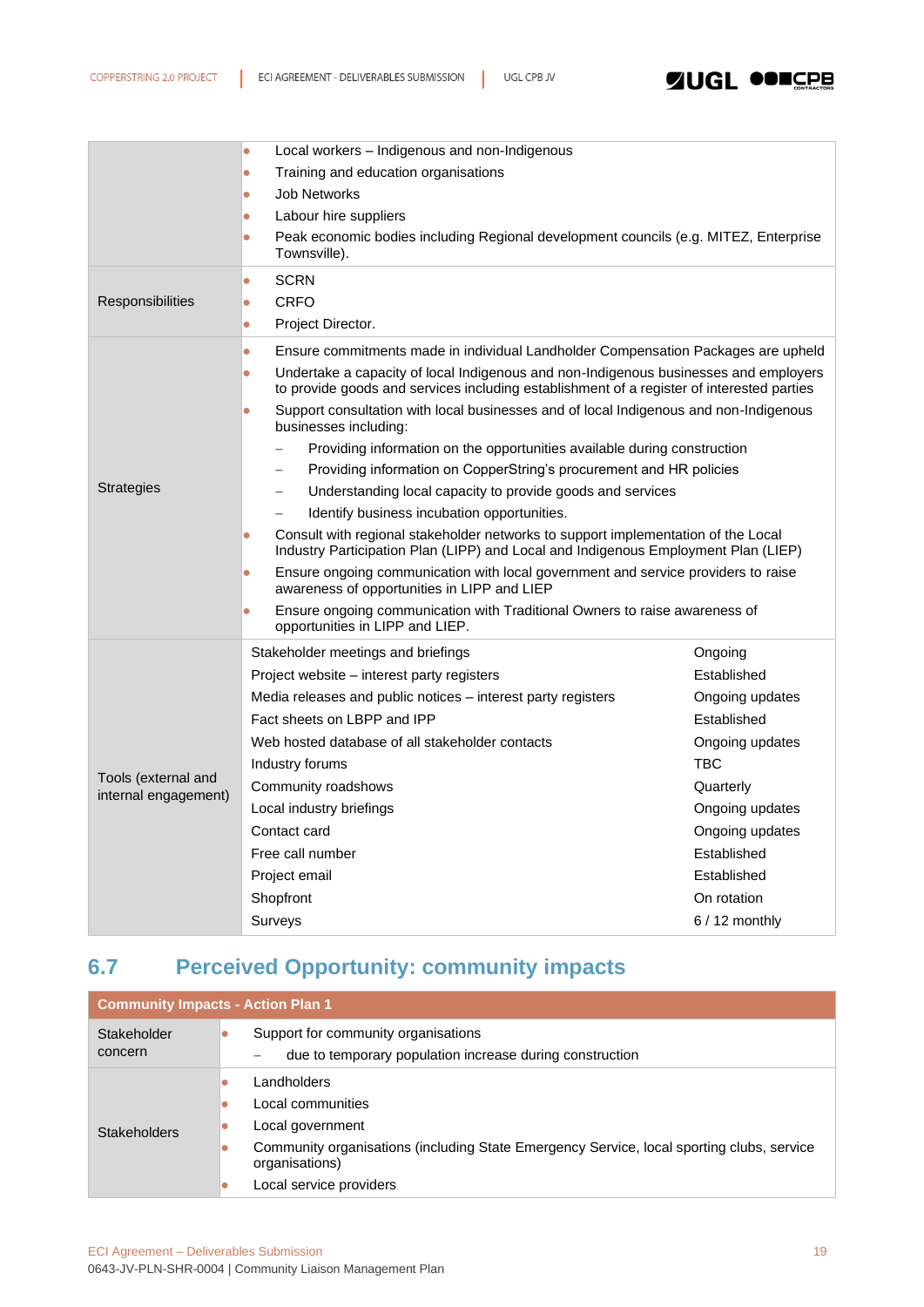

|                         | Workforce.                                                                                                                                                                                                                                        |                                                     |  |
|-------------------------|---------------------------------------------------------------------------------------------------------------------------------------------------------------------------------------------------------------------------------------------------|-----------------------------------------------------|--|
| <b>Responsibilities</b> | <b>CSEM</b><br>$\bullet$                                                                                                                                                                                                                          |                                                     |  |
|                         | <b>CRFO<sub>s</sub></b><br>$\bullet$                                                                                                                                                                                                              |                                                     |  |
|                         | Ensure ongoing communication and consultation with community organisations and local<br>$\bullet$<br>councils in each location where there is a construction camp to develop a strategy for<br>workforce participation in community organisations |                                                     |  |
| <b>Strategies</b>       | Consult with stakeholders to develop, implement, review and refine a calendar of community<br>$\bullet$<br>events to be circulated to the construction workforce                                                                                  |                                                     |  |
|                         | Consult with stakeholder to develop, implement, review and refine a Sponsorship policy<br>$\bullet$<br>which supports activities of strategic relevance to the organisation and its stakeholders.                                                 |                                                     |  |
|                         | Meetings with community organisations and local councils                                                                                                                                                                                          | Fortnightly (to<br>commence, monthly<br>thereafter) |  |
|                         | Staff and workforce inductions                                                                                                                                                                                                                    | Weekly                                              |  |
| Tools (external         | Toolbox meetings                                                                                                                                                                                                                                  | Weekly                                              |  |
| and internal            | <b>Project Team meetings</b>                                                                                                                                                                                                                      | Weekly                                              |  |
| engagement)             | Q&As                                                                                                                                                                                                                                              | Ongoing updates                                     |  |
|                         | <b>Community Support Groups</b>                                                                                                                                                                                                                   | Monthly                                             |  |
|                         | Media releases                                                                                                                                                                                                                                    | Ongoing                                             |  |
|                         | Project website                                                                                                                                                                                                                                   | Ongoing updates                                     |  |
|                         | Fact sheet                                                                                                                                                                                                                                        | Ongoing updates                                     |  |

| <b>Community Impacts - Action Plan 2</b>       |                                                                                                                                                                                                                                                                                                                           |                                                     |  |
|------------------------------------------------|---------------------------------------------------------------------------------------------------------------------------------------------------------------------------------------------------------------------------------------------------------------------------------------------------------------------------|-----------------------------------------------------|--|
| Stakeholder<br>concern                         | Cohesion between the construction camp workforce and existing community.                                                                                                                                                                                                                                                  |                                                     |  |
| <b>Stakeholders</b>                            | Local communities<br>Government organisations<br>0<br><b>Local Government</b><br>Local service providers<br>Ō<br>Workforce.                                                                                                                                                                                               |                                                     |  |
| Responsibilities                               | <b>CSEM</b><br>۸<br>CRFOS<br>Project Director.<br>۸                                                                                                                                                                                                                                                                       |                                                     |  |
| <b>Strategies</b>                              | Ensure ongoing communication with local government and service providers to raise<br>۰<br>awareness of the construction camp policies and opportunities for integration into the<br>community<br>Provide a community interface with a shop front presence and ongoing access to community<br>0<br>relation field officers |                                                     |  |
|                                                | Consult with stakeholder to develop, implement, review and refine a Sponsorship policy<br>0<br>which supports activities of strategic relevance to the organisation and its stakeholders<br>Facilitate communication between local communities, community organisations and<br>$\bullet$<br>construction team including:  |                                                     |  |
|                                                | - Raising awareness of and monitoring / reporting on workforce compliance with Code of<br>Conduct, Environmental Management and Safety Management plans<br>Develop, implement, review and refine the Enquiries, Complaints and Dispute Management<br>process.                                                             |                                                     |  |
| Tools (external<br>and internal<br>engagement) | Meetings with community organisations and councils                                                                                                                                                                                                                                                                        | Fortnightly (to<br>commence, monthly<br>thereafter) |  |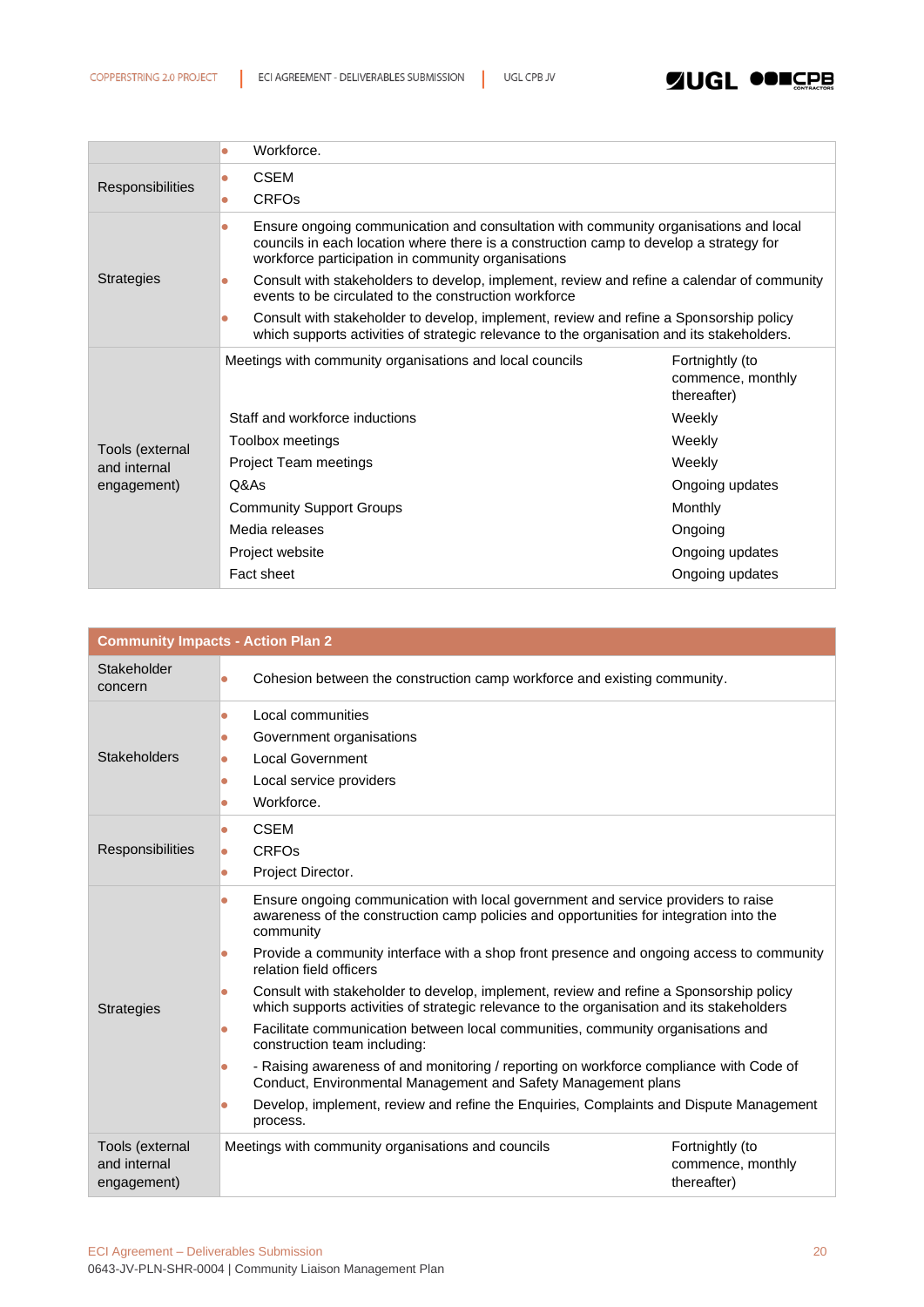

| Web hosted database of all stakeholder contacts   | Ongoing updates |
|---------------------------------------------------|-----------------|
| Staff and workforce inductions                    | Weekly          |
| Toolbox meetings                                  | Weekly          |
| Project team meetings                             | Weekly          |
| Q&As                                              | Ongoing updates |
| <b>Community Reference Groups</b>                 | Monthly         |
| Fact sheet (on campsite locations and management) | Ongoing updates |
| Free call number                                  | Established     |
| Project email                                     | Established     |
| Contact card                                      | Ongoing updates |
| Shopfront / Office                                | On rotation     |
|                                                   |                 |

# <span id="page-20-0"></span>**7. Roles and Responsibilities**

### <span id="page-20-1"></span>**7.1 Community and Stakeholder Engagement Team**

The Project team will include a dedicated CSE Manager and team of CRFOs as detailed:

- CSE Manager: this senior management role will report directly to the P&C Manager and will be a fulltime role, regularly on-site and based in the Project Office
- CRFOs: these mid-level roles will report directly to, and support the CSEM, and will work from community shop fronts associated with the construction workforce schedule. Possible locations include Charters Towers, Hughenden, Richmond, Julia Creek, and Cloncurry.

### <span id="page-20-2"></span>**7.2 Community and Stakeholder Engagement Manager**

The primary purpose of CSEM is to lead the stakeholder and community engagement team to achieve Project objectives. Key responsibilities are outlined below.

Implement engagement strategy to minimise social impacts / optimise social opportunities:

- Develop, review refine and implement CopperString's CSE plan
- Oversee the implementation, monitoring, reporting and auditing of the CSE plan
- Monitor potential social impacts associated with all Project phases and provide advice to the Project Management team regarding the mitigation, management or enhancement of identified risks, and positive and negative impacts
- Inform key stakeholders of construction activities and timetable
- Investigate community complaints / grievances, in consultation with the Project Director to ensure appropriate response as per agreed protocols
- Ensure systems that measure community feedback and optimise response times and effectiveness are implemented, maintained and improved
- Manage all external communications to stakeholders
- Manage internal communications regarding the community to the project workforce
- Manage the performance of the CSE team
- Develop the framework for the community sponsorship program.

Landowner and Traditional Owner engagement:

- Manage the land access process by liaising with directly impacted landholder and Traditional Owners, in accordance with Code of Conduct
- Manage documentation of landowner contact and access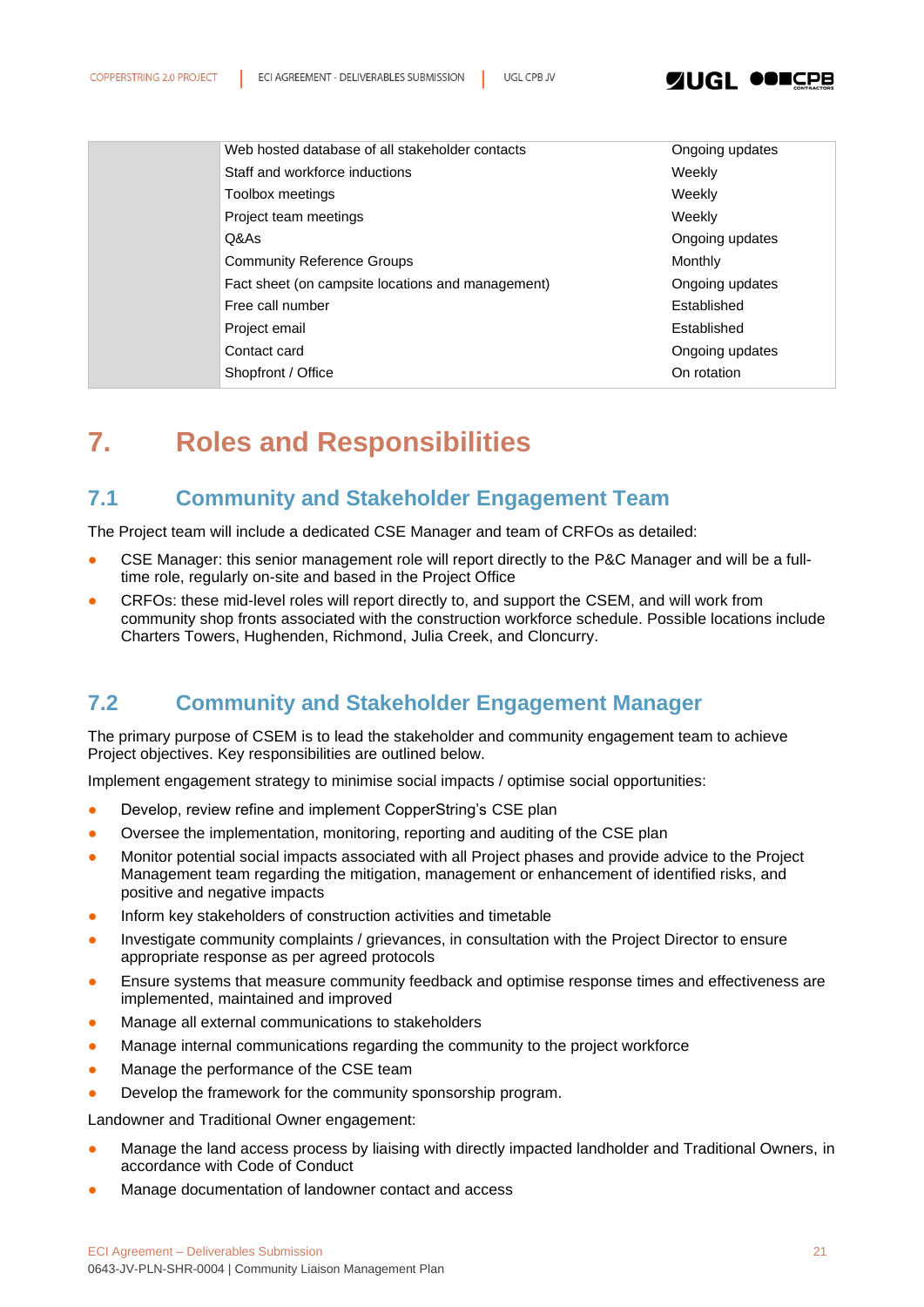

- Manage all permanent, long-term and short-term impacts on private properties
- Report on issues arising from land access process and implement mitigations as required
- Accompany Project teams on private land as required
- Proactively manage landowner issues as per protocols
- Establish positive and sustainable relationships with impacted landholder
- Develop and implement reinstatement agreements with impacted landholder
- Oversee the implementation of the land-use construction and operations policy
- Assist in developing plans for traffic movement and buffer areas on private land
- Ensure compliance with the Queensland Heritage Act 1992
- Support consultation with Traditional Owners to identify cultural heritage sites and values and determine strategies to protect significant sites
- Support engagement with Indigenous communities in Project area
- Help establish links with other organisations providing services to Indigenous people in the region.

Other external stakeholder engagement:

- Attend meetings with key stakeholders and other community stakeholders, provide briefings / presentations to community stakeholder groups with appropriate Senior Project representatives
- Plan, implement and arrange facilitation of Community Support Group meetings to develop positive relationships and coordinate initiatives
- Plan and manage roadshows in regional townships to communicate construction timeframes, activities and mitigations
- Plan and oversee the production of external communication materials in line with proactive Project positioning.

Internal stakeholder engagement:

- Participate regularly in staff and workforce inductions and project meetings as well as Toolbox Talks and other site meetings as required to provide briefings and updates to site staff on stakeholder and community engagement
- Provide advice to the Project Management team on communication activities to proactively defuse issues, mitigate impacts and promote positive opportunities.

Media, issues and incident management:

- Develop a proactive communication strategy and messaging to position the Project generally and in relation to specific issues
- Plan and oversee the production of media materials and activities (including issues register, construction issue briefing papers, key messages, Q&As, media releases and alerts, media distribution and monitoring, journalist briefings and site tours, photography)
- Develop issues, incident and media management protocols
- Provide first point of contact for issues, incident and media representatives
- Plan and implement training and materials for Project team to understand risk communication roles as a result of an incident or emergency on-site
- Manage the risk communication process as a result of an incident or emergency on-site.

Government relations support:

Report to government as required and respond to ongoing enquiries.

### <span id="page-21-0"></span>**7.3 Community Relations Field Officers (CRFO)**

The primary purpose of CRFOs is to undertake the stakeholder and community engagement functions to achieve Project objectives. The field officers will be rotated (along with the construction workforce) and will be located in townships adjacent to the CopperString alignment. Key responsibilities are outlined below.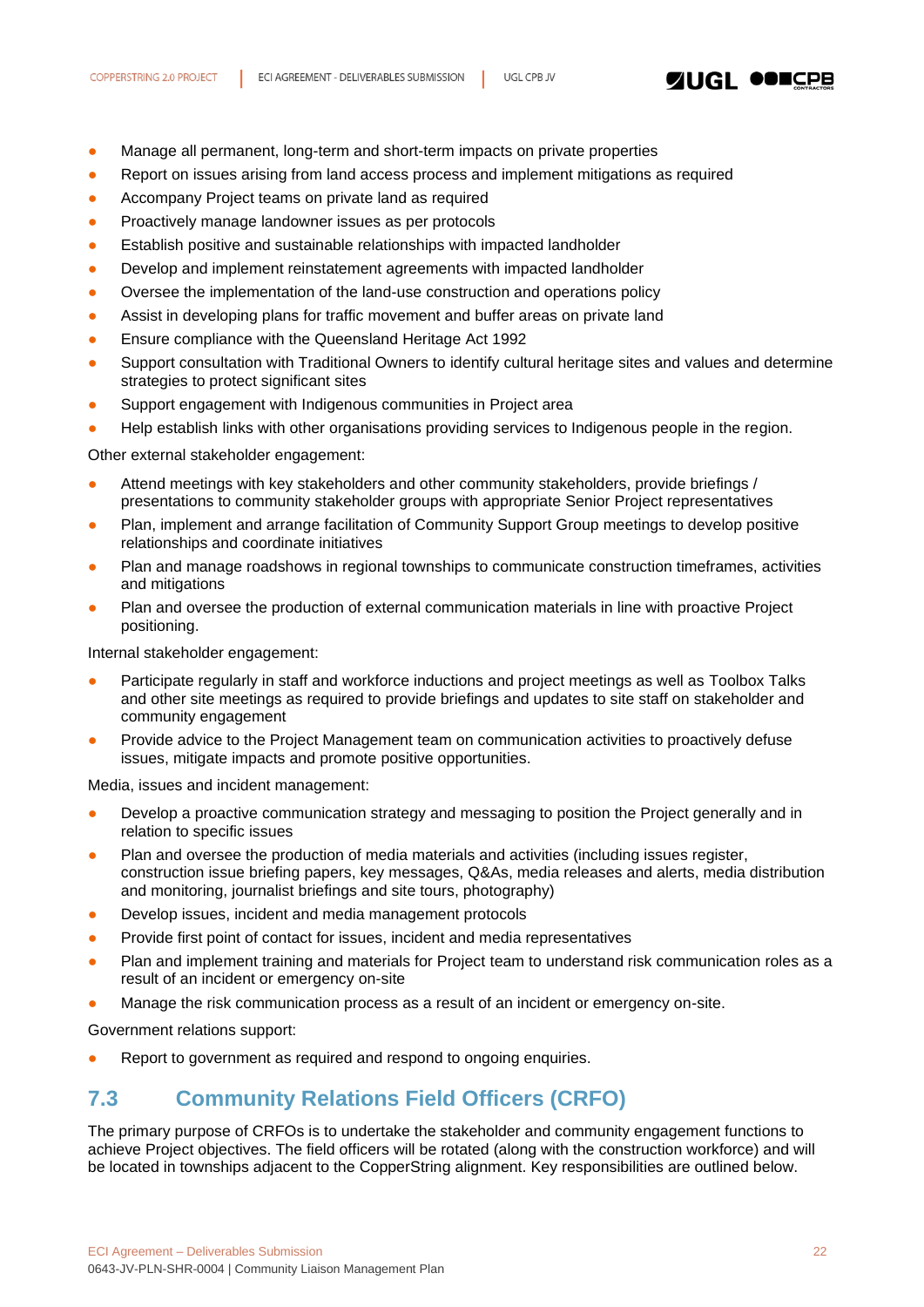**ZUGL OOILER** 

Engagement strategy to minimise social impacts / optimise social opportunities:

- Assist with the implementation SCE Plan including monitoring and reporting on outcomes
- Monitor potential social impacts associated with all Project phases and provide advice to the Project Management team regarding the mitigation, management or enhancement of identified risks and positive and negative impacts
- Investigate community complaints / grievances, in consultation with the Project Director to ensure appropriate response as per agreed protocols
- Ensure systems that measure community feedback and optimise response times and effectiveness are implemented, maintained and improved
- Support consultation to develop and implement the community sponsorship program.

Landowner and Traditional Owner engagement:

- Support the land access process by liaising with directly impacted landholder and Traditional Owners, in accordance with Code of Conduct
- Support documentation of landowner contact and access
- Support management of all permanent, long-term and short-term impacts on private properties
- Report on issues arising from land access process and implement mitigations as required
- Accompany Project teams on private land as required
- Proactively manage landowner issues as per protocols
- **•** Establish positive and sustainable relationships with impacted landholder
- Develop and implement reinstatement agreements with impacted landholder
- Support the implementation of the land-use construction and operations policy
- Assist in developing plans for traffic movement and buffer areas on private land
- Ensure compliance with the Queensland Heritage Act 1992
- Support engagement with Indigenous communities in the Project area
- Support implementation of the LIPP
- Help establish links with other organisations providing services to Indigenous people in the region.

Other external stakeholder engagement:

- Support CSEM and relevant senior Project representatives at meetings with key stakeholders and other community stakeholders, briefings / presentations to community stakeholder groups
- Participate and attend Community Support Group meetings to develop positive relationships and coordinate initiatives
- Work from shop fronts in local township according to roster Participate in a roadshows in regional townships
- Draft and circulate regular construction notifications to communicate construction timeframes, activities and mitigations
- Assist in production of external communication materials in line with proactive Project positioning.

Internal stakeholder engagement:

- Assist with staff and workforce inductions and project meetings
- Participate regularly in Toolbox Talks and other site meetings as required to provide briefings and updates to site staff on stakeholder and community engagement and social performance
- Support internal communication initiatives in conjunction with the employee relations team.

Media, issues and incident management:

- Provide input and assist with media materials and activities (including issues register, construction issue briefing papers, key messages, Q&As, site tours and photography) with support as required to respond to media enquiries
- Participate in training and assist in developing materials for Project team to understand risk communication roles as a result of an incident or emergency on-site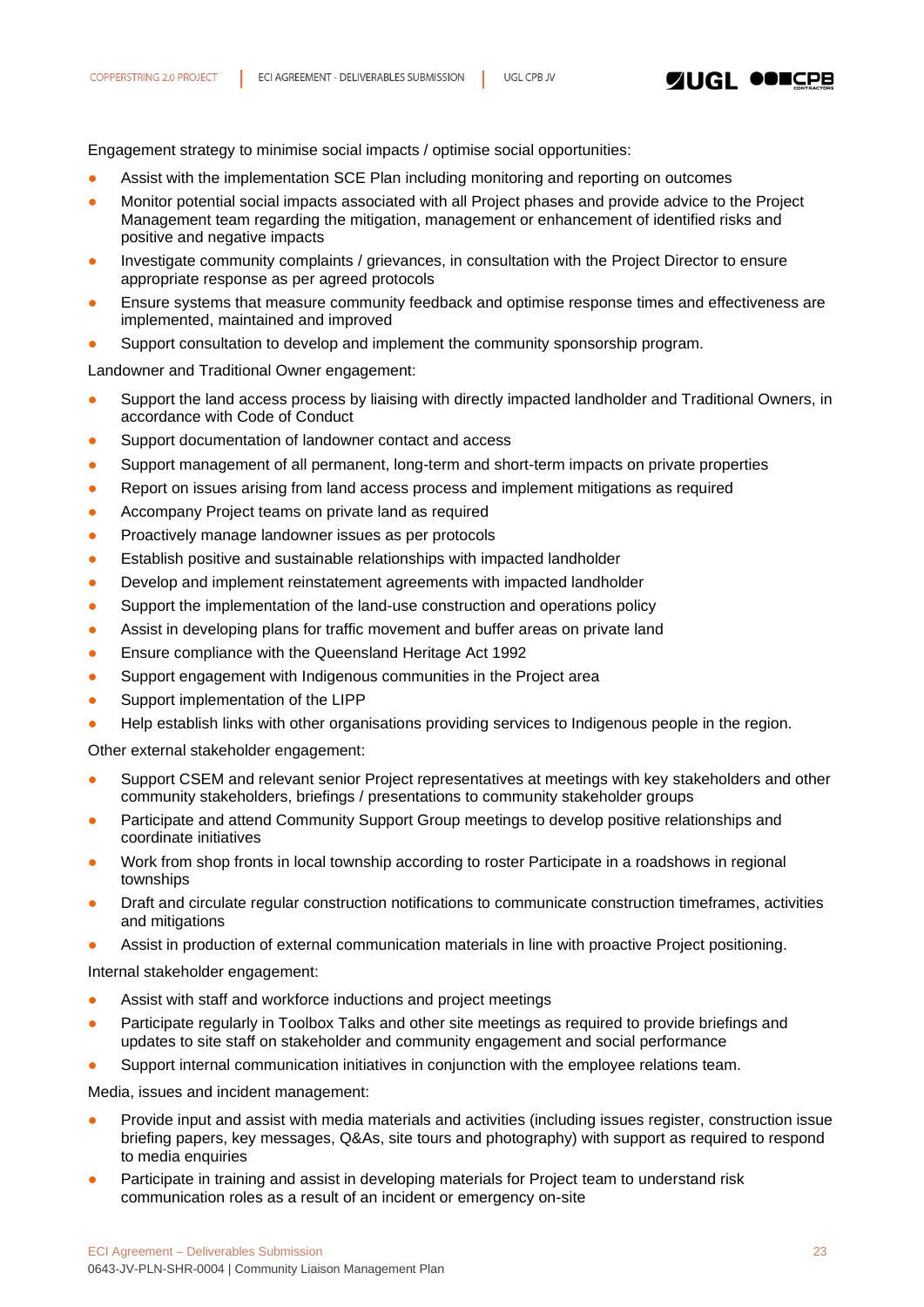• Support the risk communication process as a result of an incident or emergency on-site.

Government relations support:

<span id="page-23-0"></span>• Provide information (as required for statutory reports) and respond to ongoing government enquiries.

# **8. Communication and engagement tools**

Communication and engagement tools will be used to inform, consult and seek active stakeholder participation as part of impact management. Engagement tools will be implemented for external stakeholder and community engagement, internal engagement and supported by communication tools for general project management.

The table below summarises these tools and detailed descriptions of each follow.

| <b>External engagement tools</b>   | <b>Inform</b> | <b>Consult</b> | <b>Active</b><br>participation |
|------------------------------------|---------------|----------------|--------------------------------|
| Stakeholder meetings and briefings |               | ●              | $\bullet$                      |
| <b>Community Support Groups</b>    |               |                |                                |
| Community roadshows                |               |                |                                |
| Local Industry briefings           |               |                |                                |
| Community Shopfront / Office       |               |                |                                |
| Free call number                   |               |                |                                |
| Email                              |               |                |                                |
| Surveys                            |               |                |                                |
| <b>Newsletters</b>                 |               |                |                                |
| Media releases and public notices  |               |                |                                |
| Construction updates               |               |                |                                |
| Contact card                       |               |                |                                |
| Notification letters and SMS       |               |                |                                |
| Fact sheets                        |               |                |                                |
| Posters and banners                |               |                |                                |
| PPT presentation / flip book       |               |                |                                |
| Project website                    |               |                |                                |
| Photography                        |               |                |                                |
| Project DVD                        |               |                |                                |

| Internal engagement tools          | <b>Inform</b> | Consult | <b>Active</b><br>participation |
|------------------------------------|---------------|---------|--------------------------------|
| Staff and workforce inductions     |               |         |                                |
| <b>Cultural Awareness training</b> |               |         |                                |
| <b>Toolbox Talks</b>               |               |         |                                |
| Project team meetings              |               |         |                                |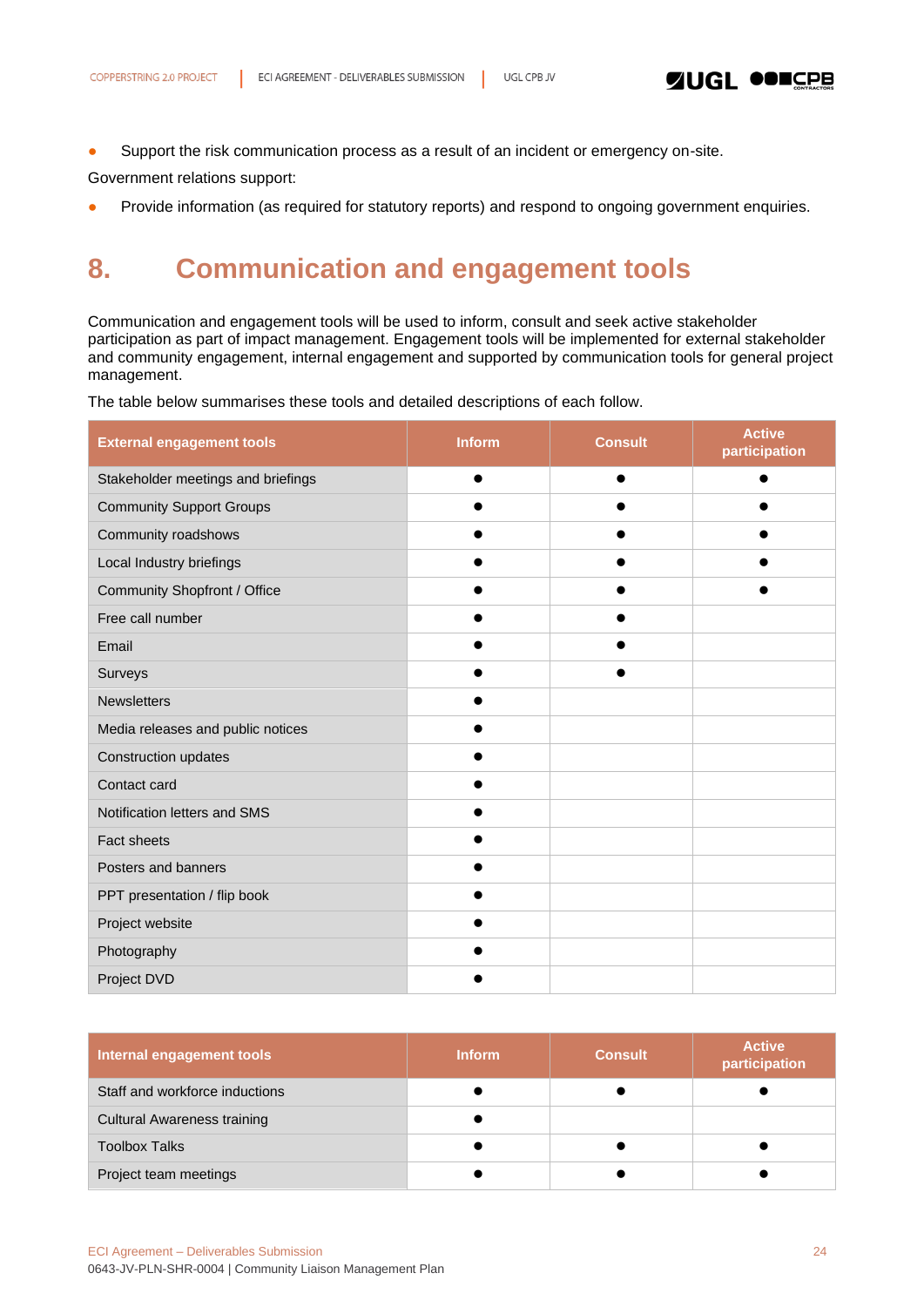### **ZUGL OOICPB**

| <b>Supporting tools (for management use)</b> | Inform | <b>Consult</b> | <b>Active</b><br>participation |
|----------------------------------------------|--------|----------------|--------------------------------|
| Media monitoring                             |        |                |                                |
| Issues and opportunities register            |        |                |                                |
| Construction issues briefing papers          |        |                |                                |
| Key messages                                 |        |                |                                |
| Communication protocols                      |        |                |                                |
| Database                                     |        |                |                                |
| Q&As                                         |        |                |                                |

## <span id="page-24-0"></span>**8.1 External engagement tools**

### <span id="page-24-1"></span>**8.1.1 Stakeholder meetings and briefings**

Pro-active individual or small group meetings and briefings with landholder, elected representatives, council officers, media and other key stakeholders or community members will build and maintain important relationships throughout the project's lifespan. This form of in-person communication will be used to discuss specific impacts, or opportunities, at length and will enhance opportunities for building trust and negotiating outcomes, particularly in relation to landholders.

CRFOs will undertake regular meetings with individual landholders as part of their work to uphold commitments made in individual Landholder Packages as well as provide early identification of emerging or changing social impacts and opportunities.

Meetings are also a key forum to provide information, understand views and opinions, address issues and concerns and measure attitudes and satisfaction with impact management activities.

Operational issues with a high level of significance such as aerial mustering will also be addressed and managed through specific meetings with the general aviation community, landholder, aviation operators and other electricity entities.

### <span id="page-24-2"></span>**8.1.2 Community Support Groups**

Consideration will be given to establishing geographically and issue-based Community Support Groups (CSGs) to provide a working link between the Project and community / key stakeholders during construction. Resources will be devoted to support and establish these groups to focus on particular local issues that may be impacted by the Project. Depending on local interest and need, groups may be set up in the following localities:

- **Charters Towers**
- Pentland
- **Hughenden**
- **Richmond**
- Julia Creek
- **Cloncurry**
- Mount Isa.

The CSGs will likely meet monthly during construction and include representatives from existing community, business and environmental groups as well as from relevant local councils.

The purpose will be to provide in-depth information and updates on construction progress, methods and mitigations. CSGs will also be a venue to establish and nurture informal partnerships such as those required with Indigenous, business and community groups to enhance opportunities for local business participation, employment and training.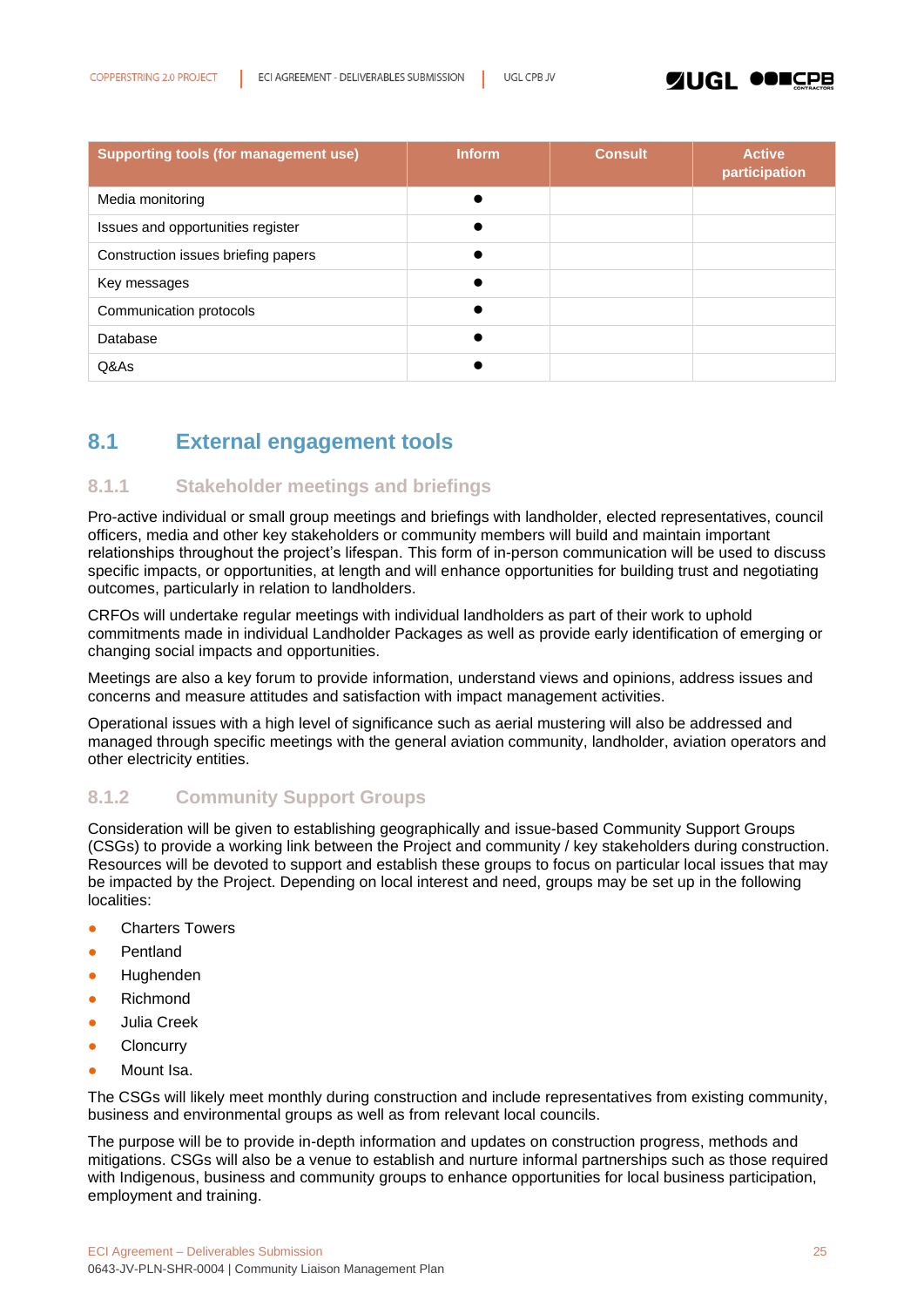**ZUGL OOICPB** 

It is anticipated that planning for the establishment of groups will be undertaken during the early works phase of construction and discussions may include:

- How to select and appoint an independent facilitator
- Purpose of each group
- How to advertise to encourage participation
- How to evaluate incoming responses for suitability
- Selection of venues and participants
- **Implementation of group decisions, including publicly available minutes.**

### <span id="page-25-0"></span>**8.1.3 Community road shows and local industry forums**

As part of the EIS communication and engagement community information sessions were held in each of the regions along the alignment to involve communities and incorporate comments and feedback.

Further information sessions will be held to provide construction information and updates, answer questions and gather input to enhance impact and opportunity management. Timing of sessions will coincide with major construction milestones such as early works, commencement of a work front in the vicinity of a town and during the transition from construction completion to operation.

The format of sessions will vary as needed and may include interactive options such as:

- Static and staffed public displays in shopping areas and in council libraries during business hours
- Static and staffed public displays after hours presentations in community meeting locations.

Additional local industry forums will be held to promote opportunities for local business and Indigenous participation. These forums will be promoted through the media, stakeholder database, Project website and through communication channels of relevant industry groups to encourage maximum participation. The format is likely to include an after-hours presentation and question and answer session.

### <span id="page-25-1"></span>**8.1.4 Community Shopfront / Office**

Construction staging will be spread across three construction workfronts and a number of construction zones, so a number of small shopfronts will be established in the main towns along the CopperString alignment to provide a meeting place and information centre for local communities and stakeholders.

CRFOs will be rostered to work from these community shopfronts. Potentially, these shop fronts may be in:

- Charters Towers
- **Hughenden**
- **Richmond**
- Julia Creek
- Cloncurry.

In addition, the main project office in Townsville will operate for the duration of the construction and will provide a meeting space, informal facilities and supporting materials for engaging with regional and tertiary stakeholders as listed in section 2.3 of this plan.

### <span id="page-25-2"></span>**8.1.5 Free call number 1800 660 493**

A free call line has been established. The CSEM will oversee responses to all enquiries. During construction the CRFOs will be rostered to answer calls 24/7. The free call details will be made available on all Project collateral (website, fact sheets, letterhead etc).

### <span id="page-25-3"></span>**8.1.6 Email (enquiries@copperstring.com.au)**

Stakeholders will be encouraged to register their interest in receiving news about the Project and an option to receive information and Project updates by emails is available. An e-news format and a database of subscribers will be maintained.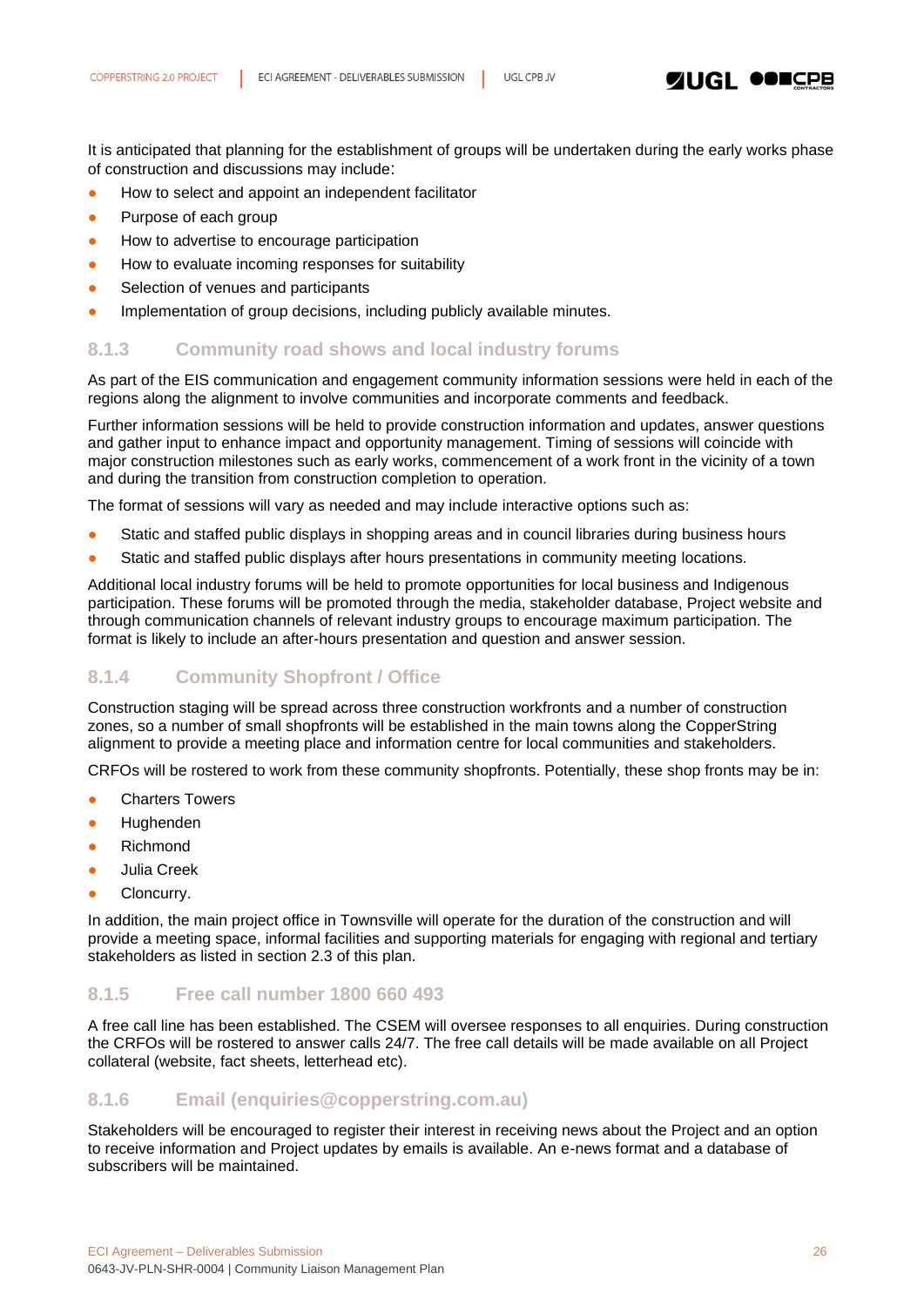### <span id="page-26-0"></span>**8.1.7 Surveys**

Surveys will be an important engagement tool to capture and reflect any changes in the nature of stakeholders' expectations and / or the impacts and opportunities generated. They will also inform refinement and enhancement of Project communication.

Stakeholders will be invited to provide feedback on the Project.

Questions will also be included to measure satisfaction the Project's communications approach. Participation is voluntary and results will be anonymous.

Telephone surveys will be conducted at six to twelve-month intervals with:

- Directly impacted stakeholders (landholder and Traditional Owners), grouped in geographic zones consistent with construction activities;
- Representatives from priority stakeholders (petroleum and mining tenement holders, end users, government agencies and local elected representatives), drawing on CSG; and
- Representative samples from impacted communities in townships along the alignment.

The methodology will be developed during the early works stage and will be undertaken by an independent research company. The CSEM will prepare reports detailing survey findings and engagement recommendations.

### <span id="page-26-1"></span>**8.1.8 Newsletters**

Newsletters will be produced on a regular basis to keep the community and stakeholders informed about the project. To date four newsletters have been produced and will continue to be developed quarterly.

Distribution will include:

- Email and / or mail to stakeholders registered on the database
- Bundles in key community locations (such as council offices, libraries, CopperString shopfronts)
- Letter-box dropped in the main towns adjacent to the CopperString alignment
- Media kits, information folders, website.

### <span id="page-26-2"></span>**8.1.9 Media releases and public notices**

Media releases for community newspapers, radio and television will be used to announce construction milestones and provide advance notice of the dates and locations of key activities such as traffic changes, local business opportunities, CSG establishment and roadshows.

Announcements with broader geographic relevance will also be distributed to regional, state and national media as required. These may include such items of interest as new foundation and / or renewable energy users and final connection to the NEM.

Media releases will also be made available in media kits, information folders and on the CopperString website. They will incorporate Project key messages and Q&As.

### <span id="page-26-3"></span>**8.1.10 Construction updates**

Brief, one-page construction updates will communicate progress and planned activities across the three work fronts and various construction zones. They will be targeted to relevant directly impacted stakeholders including landholders and Traditional Owners, as well as communities and elected representatives.

Distribution will be at the stakeholders request and include hard copies, electronic copies and phone calls. Updates will also be uploaded onto the Project website.

### <span id="page-26-4"></span>**8.1.11 Contact card**

A small printed card has been prepared for all staff and subcontractors to hand out to the public (and media). This card includes basic essential information such as the hotline number and Project website.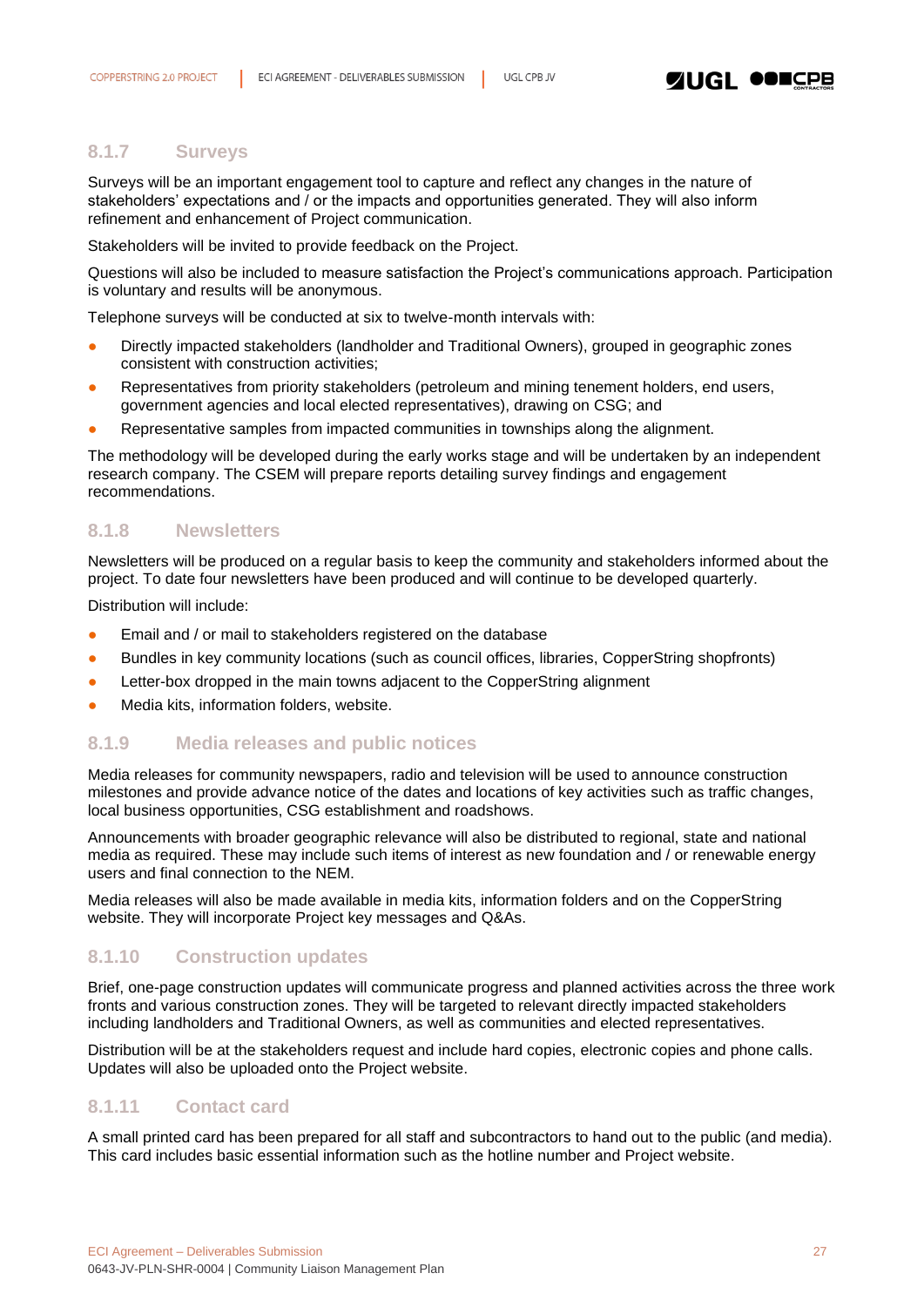

### <span id="page-27-0"></span>**8.1.12 Notification letters and SMS**

Letters and SMS messages will be sent to stakeholders as required to provide advance notification of construction tasks and activities that may affect them.

Letters will be used to provide in-depth information on scheduled activities such as camp establishment, vegetation clearing, upgrade and construction of access tracks, foundation installation, tower and substation construction, conductor and earth wire stringing, and tower completion and rehabilitation. Letters will invite consultation and active participation, for example through subsequent discussion either by email, telephone, meeting, at a shopfront or through the CSG.

SMS messages will be generated to provide immediate updates on activities underway, where prior notice has already been provided. This will be an 'opt in' activity with a function on the Project website where stakeholders can register their details to be included for SMS.

### <span id="page-27-1"></span>**8.1.13 Fact sheets**

Fact sheets will be produced to provide information to the public about topics of interest or concern such as:

- **•** Project overview
- Weed management
- Aerial activity and heli-mustering
- **Electro-magnetic fields**
- Mitigating construction impacts for landholder (dust, noise, vibration, artificial light and change in visual amenity)
- Road safety for landholder and communities
- Managing impacts to Traditional Owners including change in country, cultural heritage values and impacts on hunting and fishing
- Landowner property management including code of conduct, protocols
- Local business opportunities
- **•** Training and employment opportunities
- Campsite locations and management.

Fact sheets will be distributed at meetings, roadshows, in media kits and will be made available on the Project website and at established community information points.

### <span id="page-27-2"></span>**8.1.14 Posters and banners**

A series of posters will be produced for use at road shows, community information days and other forums, depicting various aspects of the Project and these will be updated for use in shopfronts and to support construction engagement activities.

### <span id="page-27-3"></span>**8.1.15 PowerPoint (PPT) presentation / flip book**

A Project presentation has been developed for use with local council and government representative meetings. It will be updated for future meetings and briefings and also presented in flip book format.

### <span id="page-27-4"></span>**8.1.16 Project website**

A Project website has been developed to provide an additional source of information to the public. The web address is www.copperstring.com.au.

The website is being updated as the Project progresses. The website provides general Project information, FAQs, fact sheets, contact details and a feedback mechanism.

### <span id="page-27-5"></span>**8.1.17 Photography**

Progress photography will be undertaken throughout construction to provide imagery for engagement activities and to build photomontages for historical records as part of impact management.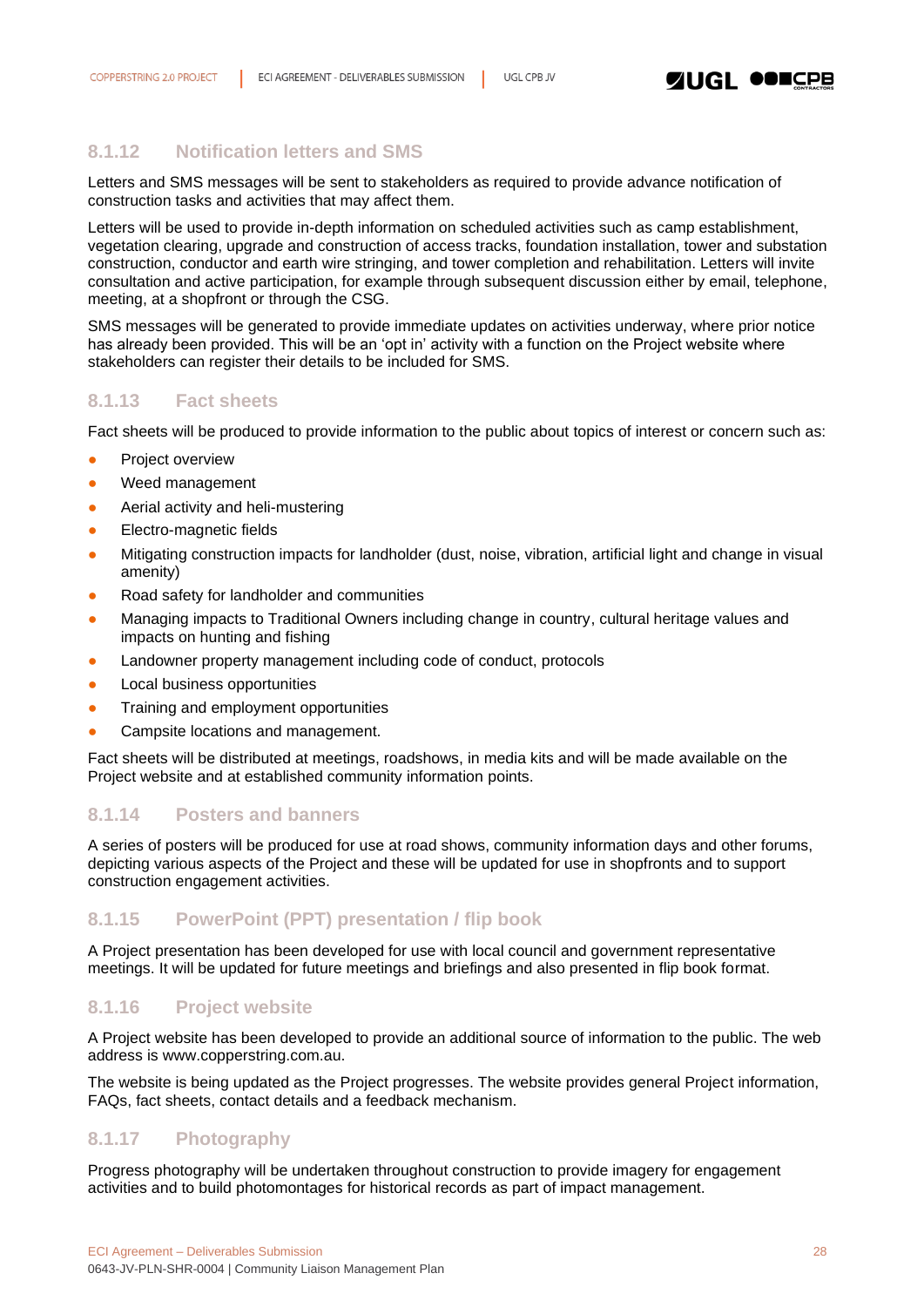Still photography and videography will be recorded and used in printed materials, the website and in a Project DVD capturing the construction process. Aerial shots will be included to best capture construction progress on this linear project. Time-lapse photography may be undertaken at key facilities such as substations to show construction progress.

### <span id="page-28-0"></span>**8.1.18 Project DVD**

A record of the construction process, including photomontages, imagery and interviews with construction crews, leadership and stakeholders will provide a useful for stakeholder and internal engagement tool. For example, the DVD can be presented at the Project's end as a token of appreciation for support and involvement from landholder, Traditional Owners, local communities, business, employees and trainees.

The DVD will provide a record of the social, economic and environmental contribution of this Project to the region. It may also function as a support tool for industry and government communication.

### <span id="page-28-1"></span>**8.2 Internal engagement tools**

### <span id="page-28-2"></span>**8.2.1 Staff and workforce inductions**

Stakeholder engagement and impact management will be a key theme during staff and workforce inductions. The CSEM will present at inductions to:

- Raise awareness of how social impacts directly and indirectly affect communities and stakeholders and the importance of communication and engagement to support impact management
- Outline broadly how the SCE team and strategies will support impact management and address opportunities
- Discuss specific roles and responsibilities of staff and workforce in stakeholder and community engagement, with particular emphasis on landowner protocols, the Project Code of Conduct, issues management, complaints / enquiries / dispute management and internal protocols and key messages.

### <span id="page-28-3"></span>**8.2.2 Toolbox Talks**

CRFOs will attend Toolbox meetings regularly to raise awareness of specific issues and opportunities in the construction zone where that crew will be working. CRFOs, with the support of team leaders, will also refresh workforce on their roles and responsibilities and address any concerns with implementation of protocols or breaches of the Code of Conduct.

Positive role modelling by supervisors and foremen will be a key contributor to workforce acceptance and participation in impact management. This will be encouraged by setting targets such as 'zero complaints' and acknowledgement of individuals and crews when they achieve targets. Internal communication of community and stakeholder engagement achievements will raise further awareness of positive engagement.

Attendance at toolbox meetings is also an opportunity for workforce to provide feedback on any issues and opportunities and actively participate in developing and implementing impact management communication and engagement.

### <span id="page-28-4"></span>**8.2.3 Project Team meetings**

Project team meetings will discuss progress and success of engagement strategies to manage impacts and build relationships and trust with stakeholders and communities. The CSEM will attend management meetings and facilitate strategy refinement with members of the SCE team.

### <span id="page-28-5"></span>**8.2.4 Q&As**

Questions and Answers (Q&As) will be developed as the Project progresses to assist the team to answer questions that might be asked during the project. Q&As would be agreed by the Project team and used when liaising with key stakeholders and community via contact points, meetings, CSG, at shopfronts and during roadshows.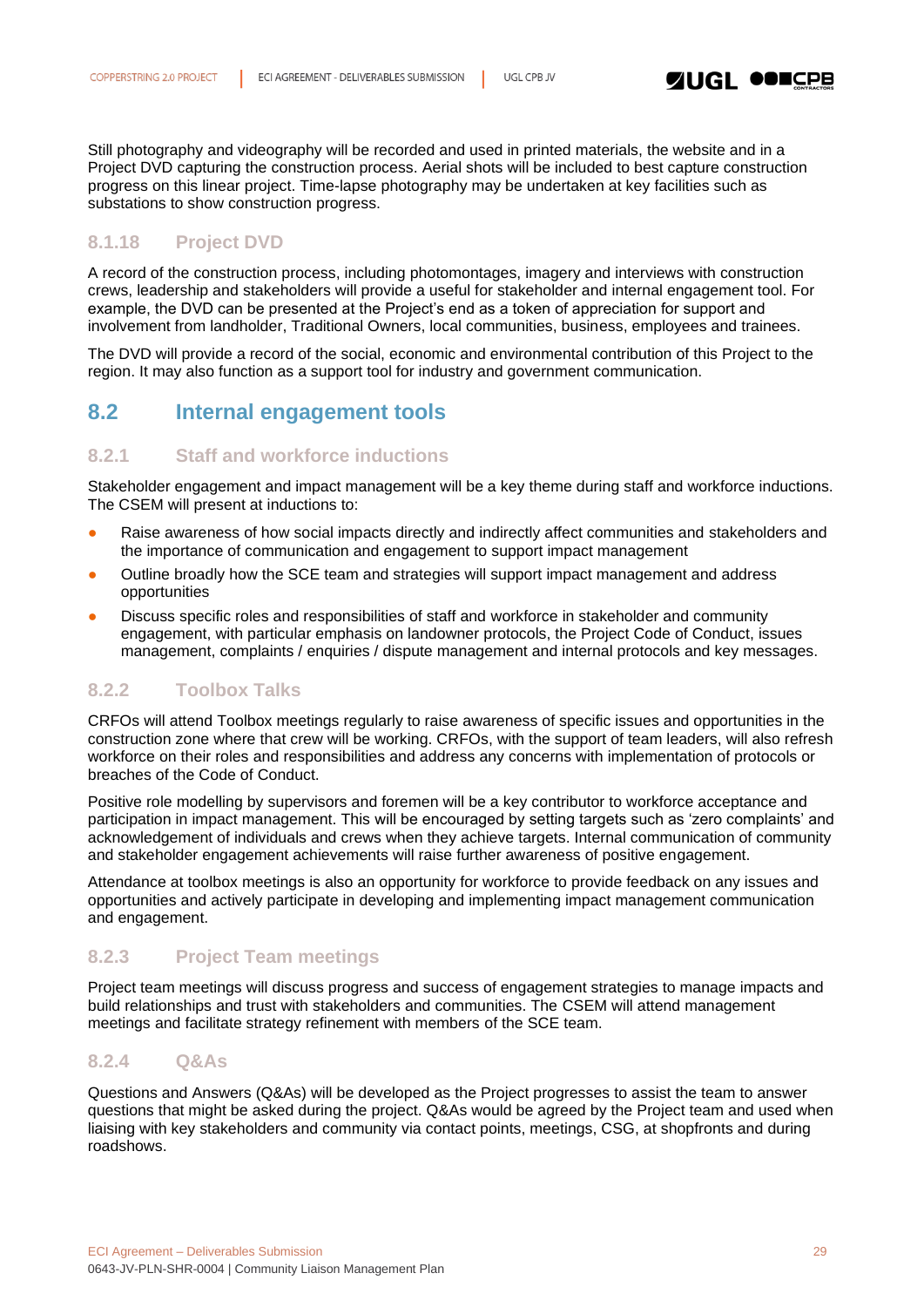### <span id="page-29-0"></span>**8.3 Supporting tools**

### <span id="page-29-1"></span>**8.3.1 Media monitoring**

In order to gather information on how the Project is tracking a media-monitoring program has been established. This tracks all related stories in the local and national media and will be provided by CuString's internal media monitoring team.

All media coverage will be logged in terms of content, date of story, media outlets that ran the story, as well as, an analysis of story content. Detailed monitoring will help evaluate the media communication program, as well as, ensuring the upcoming efforts are tailored to respond to any issues and interests.

### <span id="page-29-2"></span>**8.3.2 Issues and opportunities register**

The SCE team will identify, and address impacts and opportunities identified through stakeholder engagement.

Frequently asked questions, recurring complaints, issues and opportunities will be collated in an issues and opportunities register. This document will include background information, approved responses and notes on any other tactics relating to handling the impact or issue. This register will ensure that issues are dealt with in a timely manner that is responsive, consistent and accurate.

All team members must notify the CSEM of any issues that arise with stakeholders within 24 hours.

### <span id="page-29-3"></span>**8.3.3 Construction issues briefing papers**

Where necessary, detailed briefing papers will be prepared for Project management and government agencies, to provide background information, key messages and strategy recommendations to manage issues or impacts. These will be generated from the issues register and form the basis for issues management activities such as media releases or holding statements.

### <span id="page-29-4"></span>**8.3.4 Communication protocols**

Protocols will identify and document the communication approvals chain for communication materials as well as the media and issues spokespeople and response process.

The protocols will guide the SCE and Project team members to ensure timely and accurate preparation of materials for stakeholders.

### <span id="page-29-5"></span>**8.3.5 Database**

All contact and communication with stakeholders is recorded in the web-based Consultation Manager database. This keeps a record of contact details, correspondence with the Project team and summaries of issues raised. Reports are produced to track and monitor key issues and inform impact management strategies.

Secure collection, storage and use of personal information is a priority for the Project team and in particular the SCE team. All information collected and used by the team is in accordance with the agreed Privacy and Management of Personal Information Policy. This is in accord with current privacy legislation. Information will be stored electronically on the stakeholder database with access limited to authorised personnel within the SCE team and senior Project team members.

# <span id="page-29-6"></span>**9. Enquiries, complaints and dispute resolution**

The Project will implement an enquiry, complaints handling and dispute resolution process to support an active response to community and stakeholder enquiries and concerns about the Project's activities and potential impacts.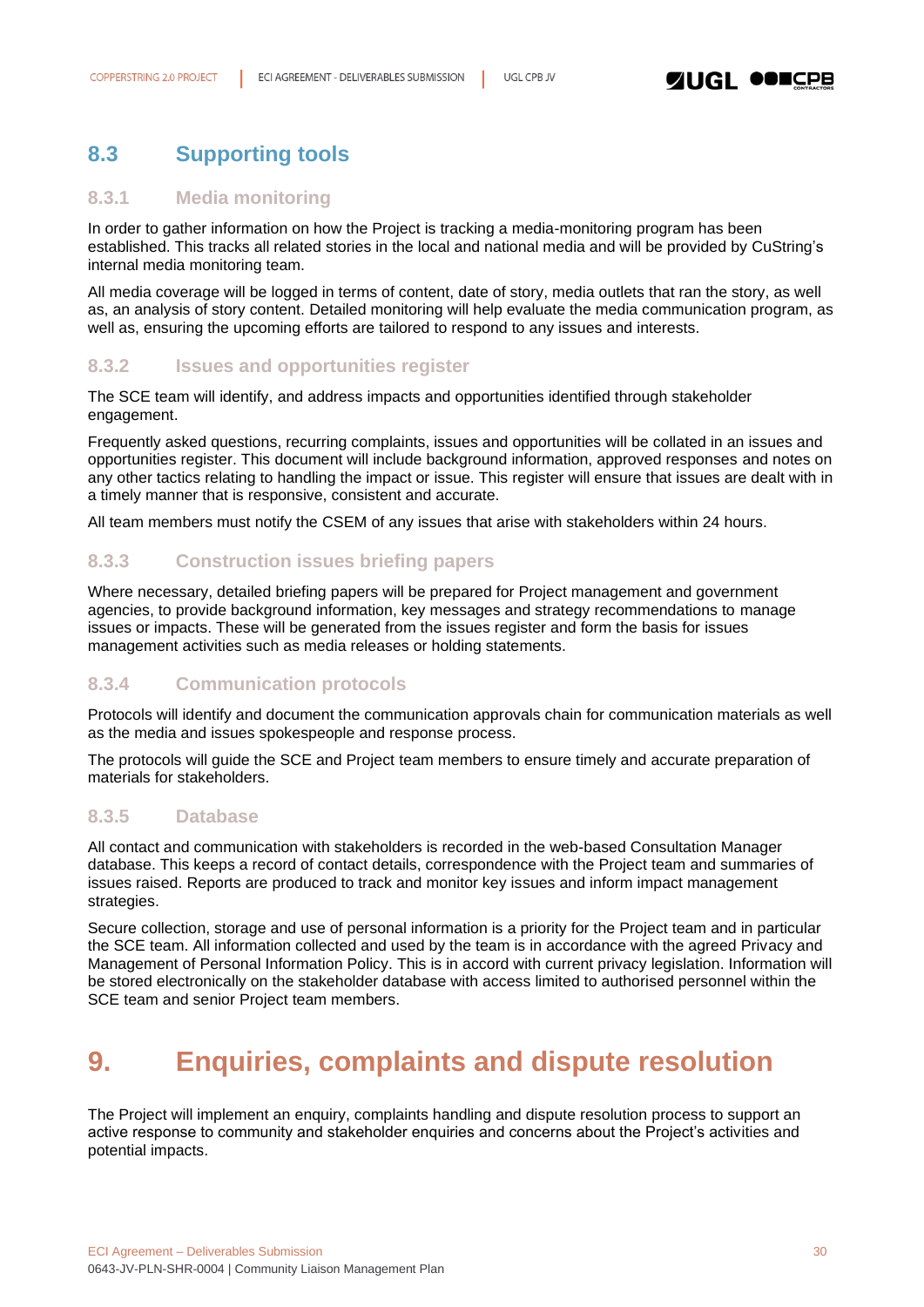

This formal process will be available for stakeholders to register their enquiries and complaints. These will be dealt with in a responsive and timely manner so that stakeholders feel their concerns are being genuinely addressed and not dismissed.

The formal process will assist in building a relationship of trust and reliability between the community and Project team. Details of enquiries and complaints will be recorded and monitored in the stakeholder database.

### <span id="page-30-0"></span>**9.1 Enquiry / complaint**

The Project will implement an enquiries and complaints management process that supports an active response to community and stakeholder concerns about the Project and facilitates a resolution that meets the expectations of all parties. The procedure will identify the range options available to stakeholders for recording their enquiry, issues and concerns. These include:

- Stakeholder meetings and briefings
- **Community Reference Groups**
- **•** Community roadshows
- Shopfront / Office
- Website
- Free call number
- **Email**
- **•** Surveys.

Throughout construction, stakeholders will have access to the SCE team through a free call number and project email address. These contact details will be publicised on all project collateral (website, fact sheets, letterhead etc).

The SCE team will be available 24 hours a day, seven days a week, to answer enquiries or address complaints which may arise as a result of construction activity and the SCEM will oversee all responses.

A central point of contact will be maintained for enquiries and complaints to enable the content and distribution of information to the community to be managed and monitored.

The following process will be used for handling enquiries and complaints:

- The Project team member who receives the enquiry / complaint (written or verbal) will record it in the consultation database and forward it to a member of the SCE team immediately
- If approached directly by a community member with a complaint, the Project team member will listen to the person's concerns and advise them to contact the SCE team. Alternatively, the team member will ask for the person's contact details and advise that a SCE team member will be in contact as soon as possible
- The SCE team member will report to the CSEM who will nominate someone from within the SCE team or the wider Project team to ensure a timely response and appropriate action has commenced
- The CSEM will oversee the enquiry / complaint until resolved. If a complaint cannot be resolved, it will be escalated to CuString for resolution.

Response times include:

- All community enquiries and complaints will be responded to within 24 hours and recorded in the database
- Outstanding issues will be resolved within 14 days.

Actions and Outcomes:

• The SCEM will collaborate with the Project Director and relevant discipline manager to ensure all relevant management plans and mitigations are reviewed and updated where the complaints data indicate that existing measures are insufficient.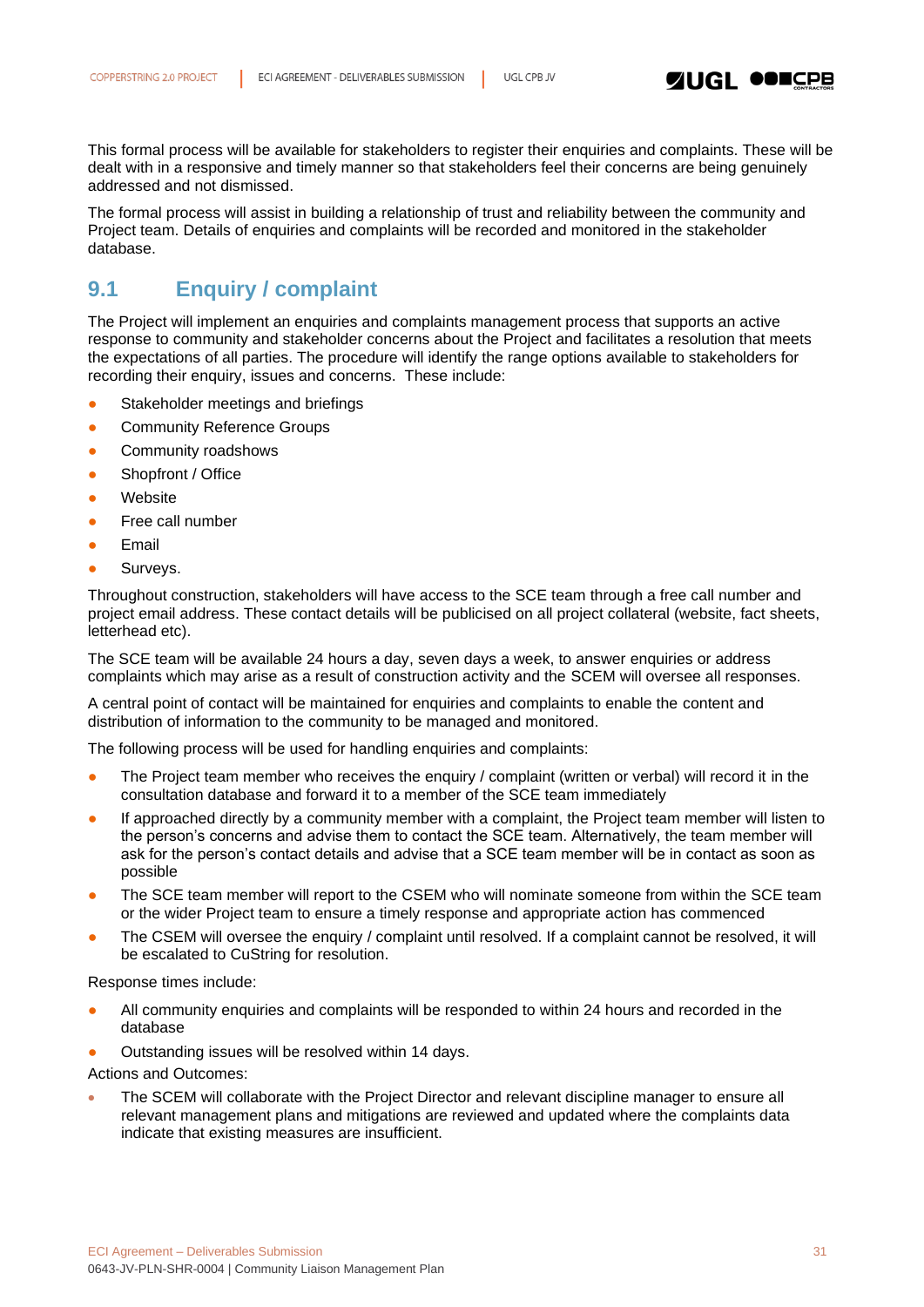# <span id="page-31-0"></span>**10. Monitoring and reporting**

### <span id="page-31-1"></span>**10.1 SCE Reports**

Stakeholder and Community Engagement reports will be produced every month during construction to:

- Provide an overview of the ongoing engagement approach
- Describe stakeholder and community engagement activities for that six-month period
- Report on outcomes of the social impact management monitoring undertaken during the period
- Detail stakeholders who have been engaged
- Report on key issues and opportunities identified, including trends
- Provide feedback from internal and external stakeholders on the effectiveness of engagement activities and materials
- Provide examples of communications produced.